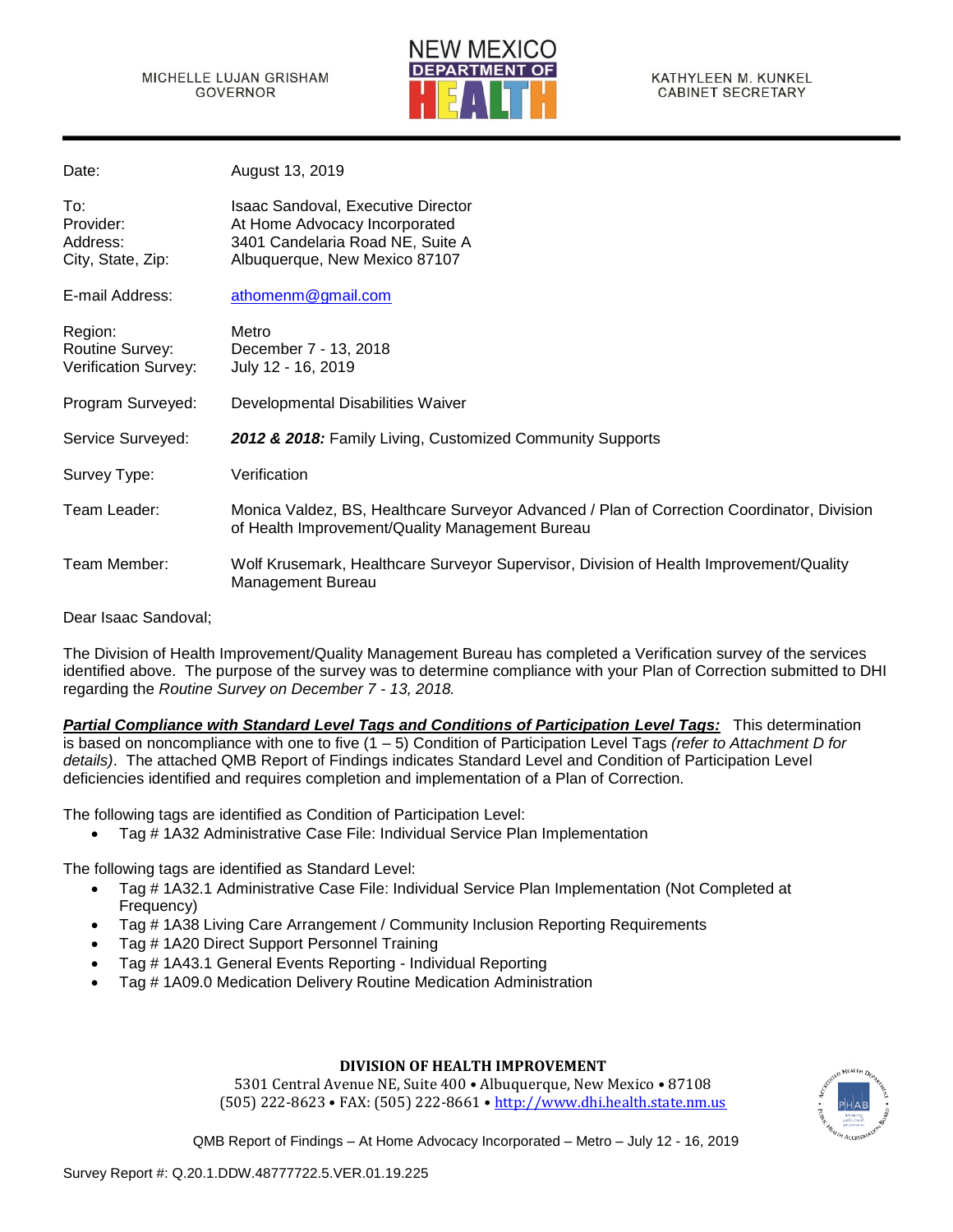However, due to the new/repeat deficiencies your agency will be referred to the Internal Review Committee (IRC). Your agency will also be required to contact your DDSD Regional Office for technical assistance and follow up and complete the Plan of Correction document attached at the end of this report. Please respond to the Plan of Correction Coordinator within 10 business days of receipt of this letter.

# **Plan of Correction:**

The attached Report of Findings identifies the new/repeat Standard Level deficiencies found during your agency's verification compliance review. You are required to complete and implement a Plan of Correction. Your agency has a total of 10 business days from the receipt of this letter. The Plan of Correction must include the following:

- 1. Evidence your agency has contacted your DDSD Regional Office for technical assistance;
- 2. A Plan of Correction detailing Quality Assurance/Quality Improvement processes to prevent your agency from receiving deficiencies in the future. Please use the format provided at the end of this report;
- 3. Documentation verifying that newly cited deficiencies have been corrected.

### **Submission of your Plan of Correction:**

Please submit your agency's Plan of Correction and documentation verifying correction of survey deficiencies within 10 business days of receipt of this letter to the parties below:

**1. Quality Management Bureau, Attention: Plan of Correction Coordinator 5301 Central Ave. NE Suite 400, New Mexico 87108**

## **1. Developmental Disabilities Supports Division Regional Office for region of service surveyed**

Failure to submit your POC within the allotted 10 business days may result in the imposition of a \$200 per day Civil Monetary Penalty until it is received, completed and/or implemented.

Please call the Plan of Correction Coordinator Monica Valdez at 505-273-1930 if you have questions about the Report of Findings or Plan of Correction. Thank you for your cooperation and for the work you perform.

Sincerely,

Monica Valdez, BS

Monica Valdez, BS Team Lead/Healthcare Surveyor Advanced/Plan of Correction Coordinator Division of Health Improvement Quality Management Bureau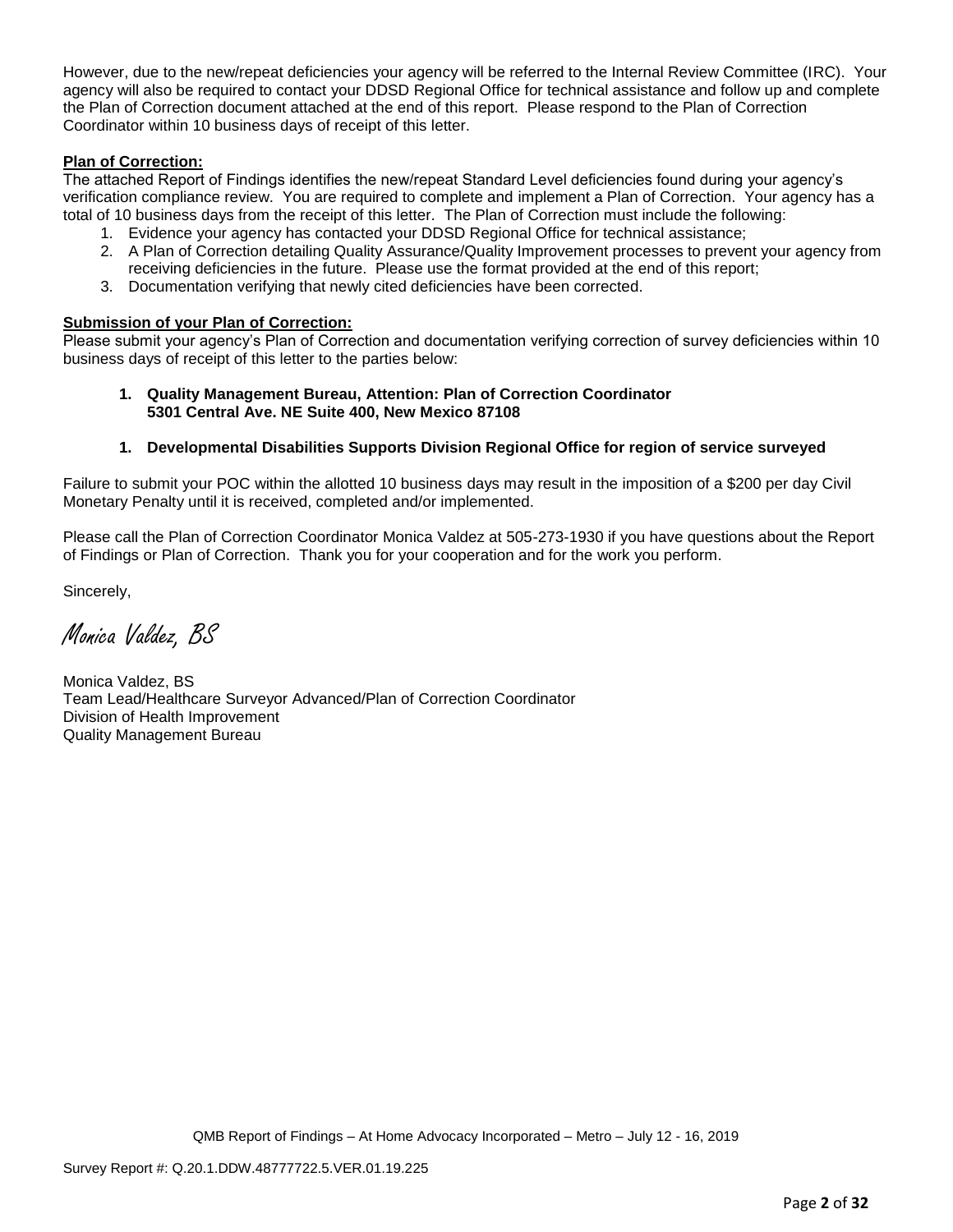| <b>Survey Process Employed:</b>                                      |                                                                                                                                                                     |
|----------------------------------------------------------------------|---------------------------------------------------------------------------------------------------------------------------------------------------------------------|
| <b>Administrative Review Start Date:</b>                             | July 12, 2019                                                                                                                                                       |
| Contact:                                                             | At Home Advocacy Incorporated<br>Isaac Sandoval, Executive Director                                                                                                 |
|                                                                      | <b>DOH/DHI/QMB</b><br>Monica Valdez, BS, Team Lead/Healthcare Surveyor Advanced/Plan<br>of Correction Coordinator                                                   |
| On-site Entrance Conference Date:                                    | July 12, 2019                                                                                                                                                       |
| Present:                                                             | <b>At Home Advocacy Incorporated</b><br>Karen Garcia, Service Coordinator                                                                                           |
|                                                                      | <b>DOH/DHI/QMB</b><br>Monica Valdez, BS, Team Lead/Healthcare Surveyor Advanced/Plan<br>of Correction Coordinator<br>Wolf Krusemark, Healthcare Surveyor Supervisor |
| <b>Exit Conference Date:</b>                                         | July 16, 2019                                                                                                                                                       |
| Present:                                                             | At Home Advocacy Incorporated<br>Karen Garcia, Service Coordinator                                                                                                  |
|                                                                      | <b>DOH/DHI/QMB</b><br>Monica Valdez, BS, Team Lead/Healthcare Surveyor Advanced/Plan<br>of Correction Coordinator<br>Wolf Krusemark, Healthcare Surveyor Supervisor |
| <b>Administrative Locations Visited</b>                              | 1                                                                                                                                                                   |
| <b>Total Sample Size</b>                                             | 8                                                                                                                                                                   |
|                                                                      | 0 - Jackson Class Members<br>8 - Non- <i>Jackson</i> Class Members                                                                                                  |
|                                                                      | 5 - Family Living<br>7 - Customized Community Supports                                                                                                              |
| Persons Served Records Reviewed                                      | 8                                                                                                                                                                   |
| Direct Support Personnel Interviewed during<br><b>Routine Survey</b> | 9                                                                                                                                                                   |
| Direct Support Personnel Records Reviewed                            | 53 (1 DSP performs dual duties as Sub Care)                                                                                                                         |
| Substitute Care/Respite Personnel<br><b>Records Reviewed</b>         | 10 (1 Sub Care perform dual duties as DSP)                                                                                                                          |
| Service Coordinator Records Reviewed                                 | 1                                                                                                                                                                   |
| Administrative Interviews completed during<br>Routine Survey         | $\overline{2}$                                                                                                                                                      |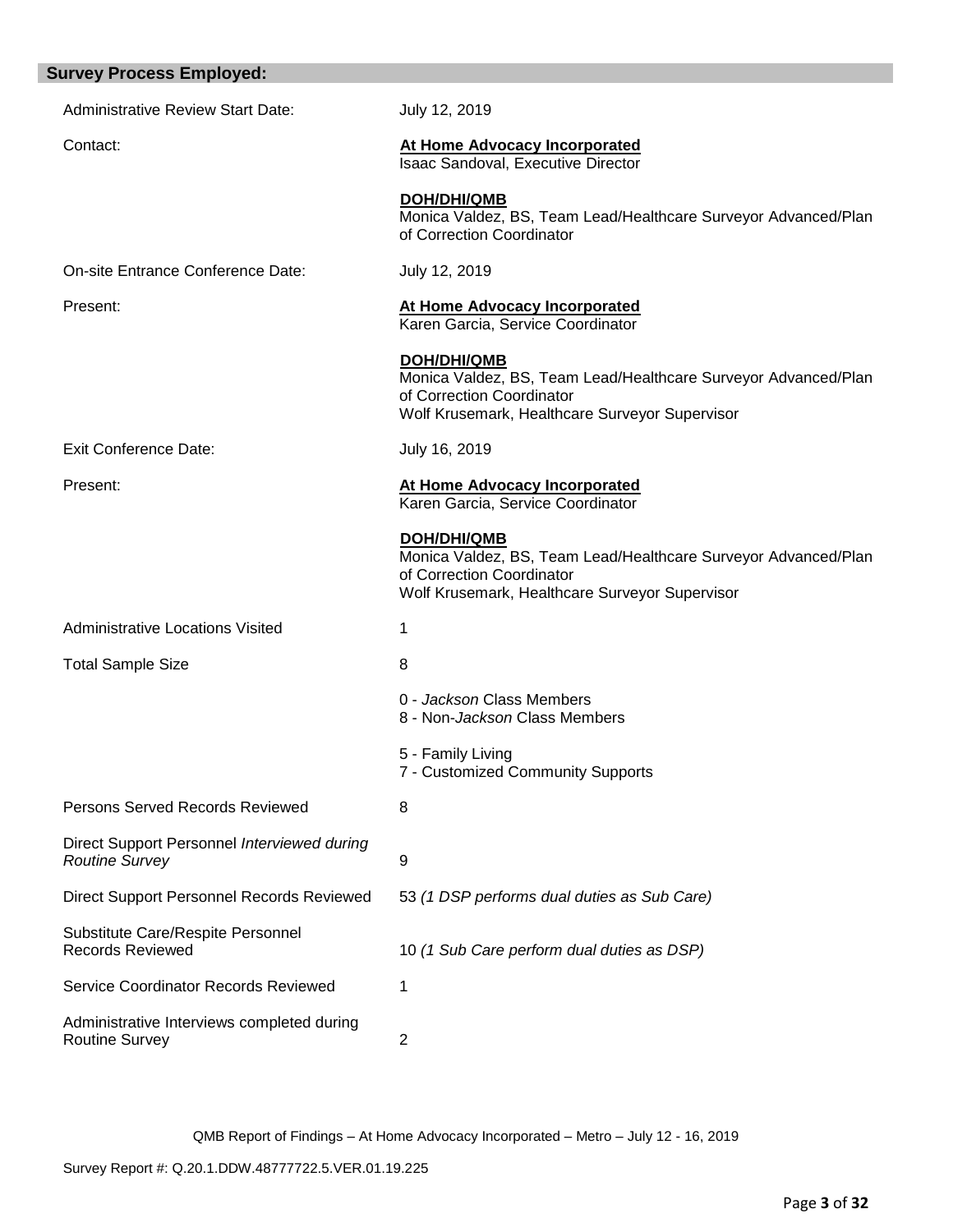Administrative Processes and Records Reviewed:

- Medicaid Billing/Reimbursement Records for all Services Provided
- Accreditation Records
- Oversight of Individual Funds
- Individual Medical and Program Case Files, including, but not limited to:
	- o Individual Service Plans
		- o Progress on Identified Outcomes
		- o Healthcare Plans
		- o Medication Administration Records
		- o Medical Emergency Response Plans
		- o Therapy Evaluations and Plans
		- o Healthcare Documentation Regarding Appointments and Required Follow-Up
	- o Other Required Health Information
- Internal Incident Management Reports and System Process / General Events Reports
- Personnel Files, including nursing and subcontracted staff
- Staff Training Records, Including Competency Interviews with Staff
- Agency Policy and Procedure Manual
- Caregiver Criminal History Screening Records
- Consolidated Online Registry/Employee Abuse Registry
- Human Rights Committee Notes and Meeting Minutes
- Evacuation Drills of Residences and Service Locations
- Quality Assurance / Improvement Plan
- CC: Distribution List: DOH Division of Health Improvement
	- DOH Developmental Disabilities Supports Division
	- DOH Office of Internal Audit
	- HSD Medical Assistance Division

NM Attorney General's Office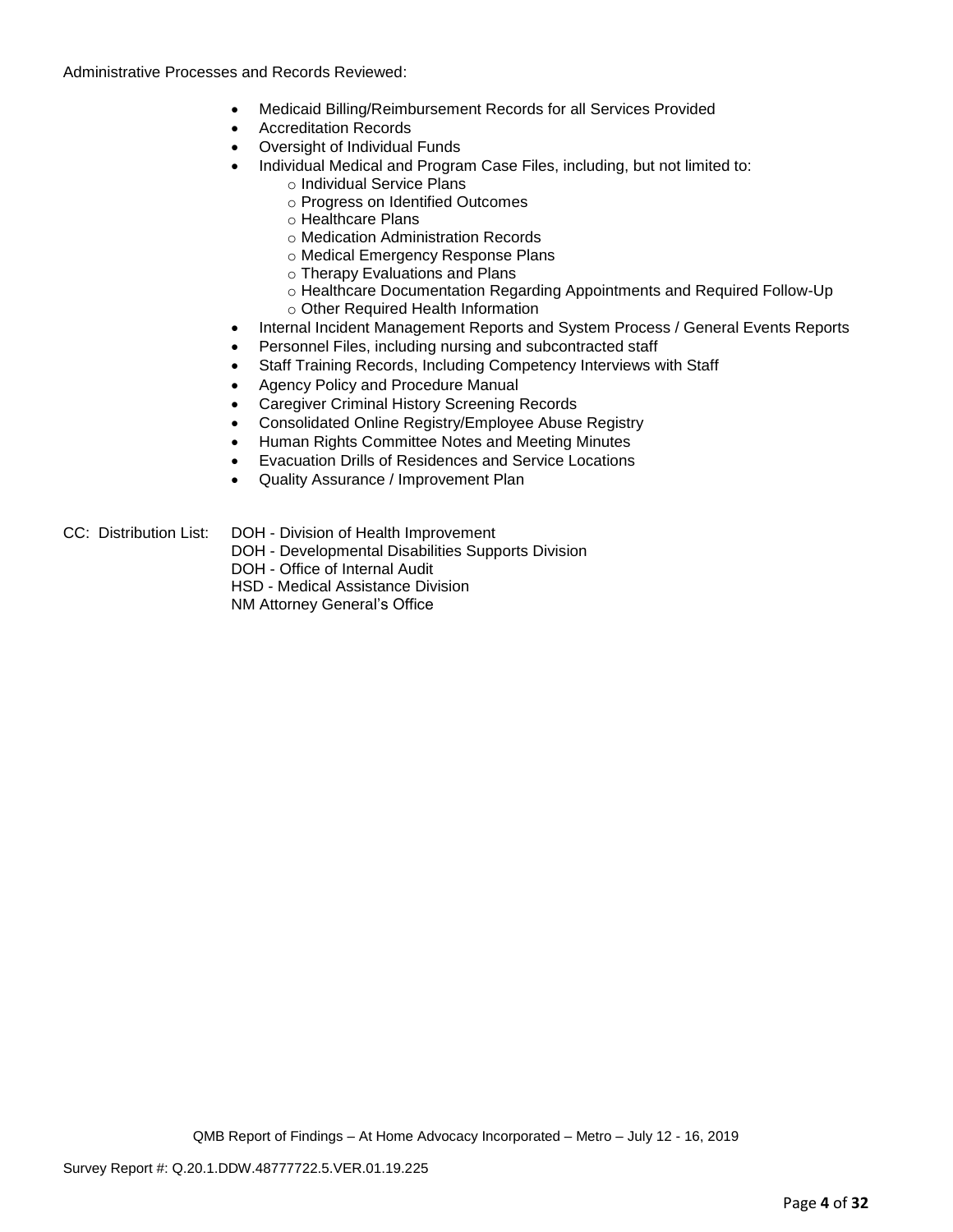# **Department of Health, Division of Health Improvement QMB Determination of Compliance Process**

The Division of Health Improvement, Quality Management Bureau (QMB) surveys compliance of the Developmental Disabilities Waiver (DDW) standards and other state and federal regulations. For the purpose of the LCA / CI survey the CMS waiver assurances have been grouped into four (4) Service Domains: Plan of Care (ISP Implementation); Qualified Providers; Health, Welfare and Safety; and Administrative Oversight (note that Administrative Oversight listed in this document is not the same as the CMS assurance of Administrative Authority. Used in this context it is related to the agency's operational policies and procedures, Quality Assurance system and Medicaid billing and reimbursement processes.)

The QMB Determination of Compliance process is based on provider compliance or non-compliance with standards and regulations identified during the on-site survey process and as reported in the QMB Report of Findings. All areas reviewed by QMB have been agreed to by DDSD and DHI/QMB and are reflective of CMS requirements. All deficiencies (non-compliance with standards and regulations) are identified and cited as either a Standard level deficiency or a Condition of Participation level deficiency in the QMB Reports of Findings. All deficiencies require corrective action when non-compliance is identified.

Each deficiency in your Report of Findings has been predetermined to be a Standard Level Deficiency, a Condition of Participation Level Deficiency, if below 85% compliance or a non-negotiable Condition of Participation Level Deficiency. Your Agency's overall Compliance Determination is based on a Scope and Severity Scale which takes into account the number of Standard and Condition Level Tags cited as well as the percentage of Individuals affected in the sample.

# **Conditions of Participation (CoPs)**

CoPs are based on the Centers for Medicare and Medicaid Services, Home and Community-Based Waiver required assurances, in addition to the New Mexico Developmental Disability Waiver (DDW) Service Standards. The Division of Health Improvement (DHI), in conjunction with the Developmental Disability Support Division (DDSD), has identified certain deficiencies that have the potential to be a Condition of Participation Level, if the tag falls below 85% compliance based on the number of people affected. Additionally, there are what are called nonnegotiable Conditions of Participation, regardless if one person or multiple people are affected. In this context, a CoP is defined as an essential / fundamental regulation or standard, which when out of compliance directly affects the health and welfare of the Individuals served. If no deficiencies within a Tag are at the level of a CoP, it is cited as a Standard Level Deficiency.

# *Service Domains and CoPs for Living Care Arrangements and Community Inclusion are as follows:*

**Service Domain: Service Plan: ISP Implementation -** *Services are delivered in accordance with the service plan, including type, scope, amount, duration and frequency specified in the service plan.*

### **Potential Condition of Participation Level Tags, if compliance is below 85%:**

- **1A08.3 –** Administrative Case File: Individual Service Plan / ISP Components
- **1A32 –** Administrative Case File: Individual Service Plan Implementation
- **LS14 –** Residential Service Delivery Site Case File (ISP and Healthcare Requirements)
- **IS14 –** CCS / CIES Service Delivery Site Case File (ISP and Healthcare Requirements)

**Service Domain: Qualified Providers -** *The State monitors non-licensed/non-certified providers to assure adherence to waiver requirements. The State implements its policies and procedures for verifying that provider training is conducted in accordance with State requirements and the approved waiver.*

# **Potential Condition of Participation Level Tags, if compliance is below 85%:**

• **1A20 -** Direct Support Personnel Training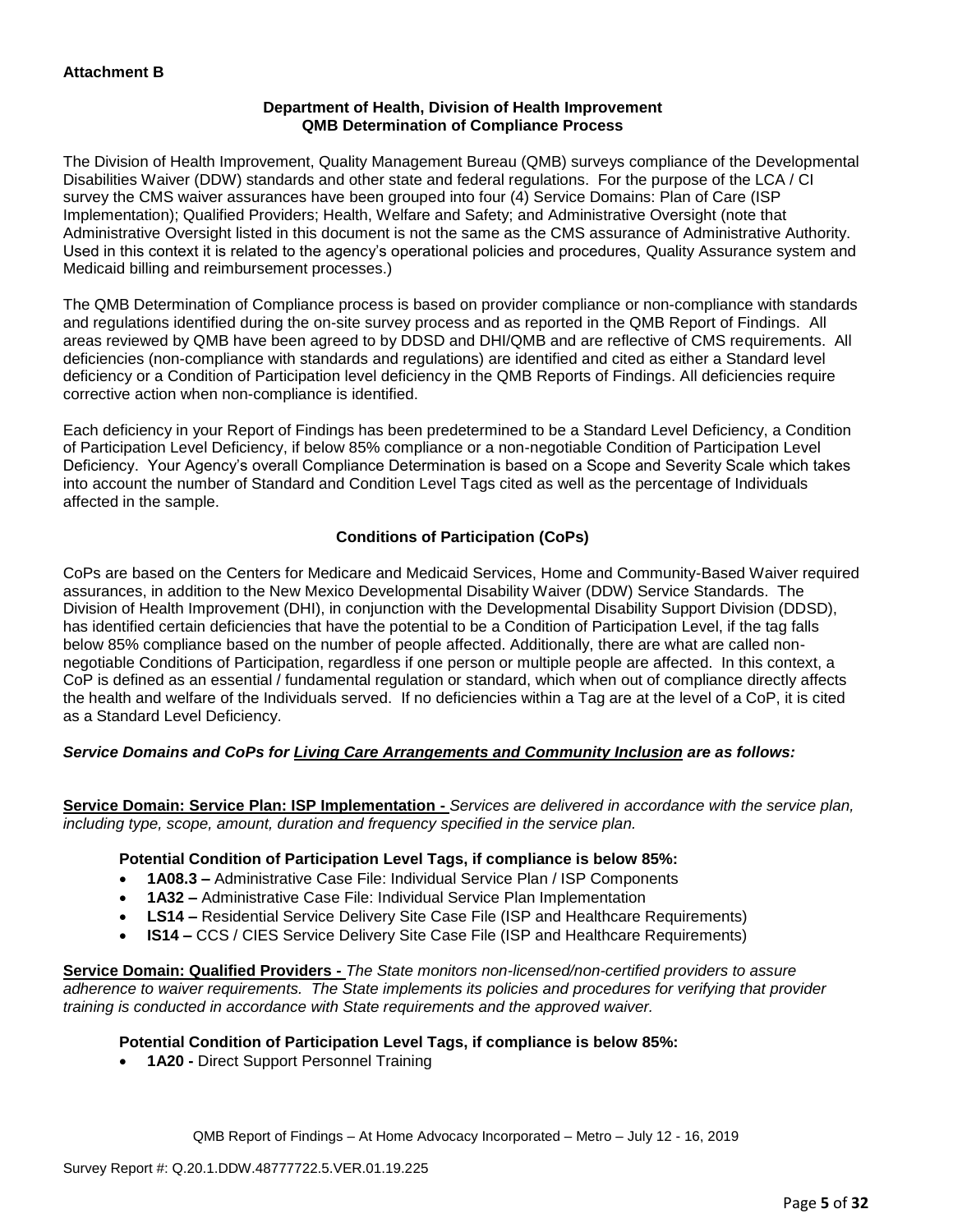- **1A22 -** Agency Personnel Competency
- **1A37 –** Individual Specific Training

## **Non-Negotiable Condition of Participation Level Tags (one or more Individuals are cited):**

- **1A25.1 –** Caregiver Criminal History Screening
- **1A26.1 –** Consolidated On-line Registry Employee Abuse Registry

**Service Domain: Health, Welfare and Safety -** *The State, on an ongoing basis, identifies, addresses and seeks to prevent occurrences of abuse, neglect and exploitation. Individuals shall be afforded their basic human rights. The provider supports individuals to access needed healthcare services in a timely manner.*

### **Potential Condition of Participation Level Tags, if compliance is below 85%:**

- **1A08.2 –** Administrative Case File: Healthcare Requirements & Follow-up
- **1A09 –** Medication Delivery Routine Medication Administration
- **1A09.1 –** Medication Delivery PRN Medication Administration
- **1A15.2 –** Administrative Case File: Healthcare Documentation (Therap and Required Plans)

### **Non-Negotiable Condition of Participation Level Tags (one or more Individuals are cited):**

- **1A05 –** General Requirements / Agency Policy and Procedure Requirements
- **1A07 –** Social Security Income (SSI) Payments
- **1A09.2 –** Medication Delivery Nurse Approval for PRN Medication
- **1A15 –** Healthcare Documentation Nurse Availability
- **1A31 –** Client Rights/Human Rights
- **LS25.1 –** Residential Reqts. (Physical Environment Supported Living / Family Living / Intensive Medical Living)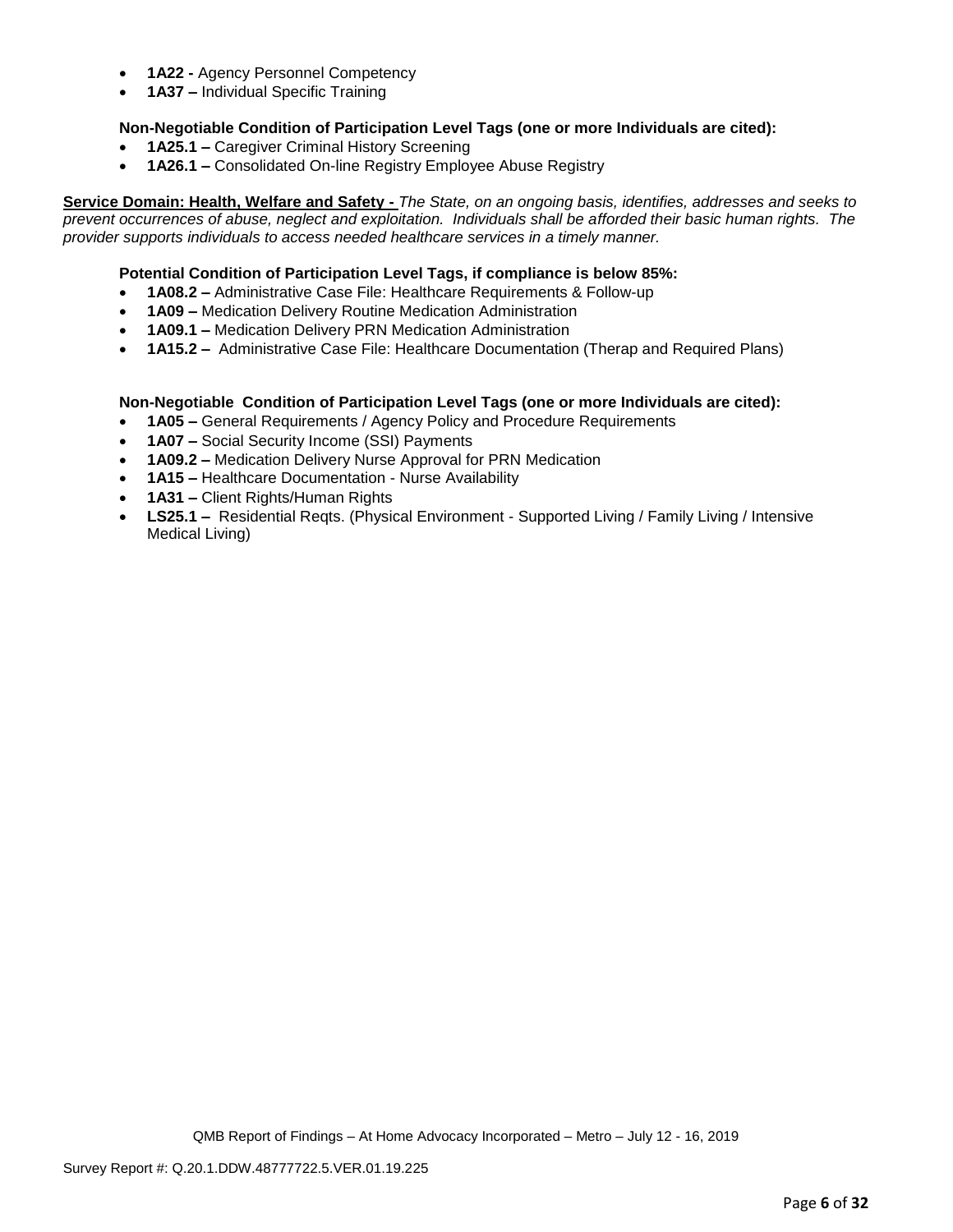# **Attachment C**

#### **Guidelines for the Provider Informal Reconsideration of Finding (IRF) Process**

### **Introduction:**

Throughout the QMB Survey process, surveyors are openly communicating with providers. Open communication means surveyors have clarified issues and/or requested missing information before completing the review through the use of the signed/dated "Document Request," or "Administrative Needs," etc. forms. Regardless, there may still be instances where the provider disagrees with a specific finding. Providers may use the following process to informally dispute a finding.

#### **Instructions:**

- 1. The Informal Reconsideration of the Finding (IRF) request must be received in writing to the QMB Deputy Bureau Chief **within 10 business days** of receipt of the final Report of Findings.
- 2. The written request for an IRF *must* be completed on the QMB Request for Informal Reconsideration of Finding form available on the QMB website: <https://nmhealth.org/about/dhi/cbp/irf/>
- 3. The written request for an IRF must specify in detail the request for reconsideration and why the finding is inaccurate.
- 4. The IRF request must include all supporting documentation or evidence.
- 5. If you have questions about the IRF process, email the IRF Chairperson, Crystal Lopez-Beck a[t Crystal.Lopez-](mailto:Crystal.Lopez-Beck@state.nm.us)[Beck@state.nm.us](mailto:Crystal.Lopez-Beck@state.nm.us) for assistance.

### **The following limitations apply to the IRF process:**

- The written request for an IRF and all supporting evidence must be received within 10 business days.
- Findings based on evidence requested during the survey and not provided may not be subject to reconsideration.
- The supporting documentation must be new evidence not previously reviewed or requested by the survey team.
- Providers must continue to complete their Plan of Correction during the IRF process
- Providers may not request an IRF to challenge the sampling methodology.
- Providers may not request an IRF based on disagreement with the nature of the standard or regulation.
- Providers may not request an IRF to challenge the team composition.
- Providers may not request an IRF to challenge the DHI/QMB determination of compliance or the length of their DDSD provider contract.

A Provider forfeits the right to an IRF if the request is not received within 10 business days of receiving the report and/or does not include all supporting documentation or evidence to show compliance with the standards and regulations.

The IRF Committee will review the request; the Provider will be notified in writing of the ruling; no face-to-face meeting will be conducted.

When a Provider requests that a finding be reconsidered, it does not stop or delay the Plan of Correction process. **Providers must continue to complete the Plan of Correction, including the finding in dispute regardless of the IRF status.** If a finding is removed or modified, it will be noted and removed or modified from the Report of Findings. It should be noted that in some cases a Plan of Correction may be completed prior to the IRF process being completed. The provider will be notified in writing on the decisions of the IRF committee.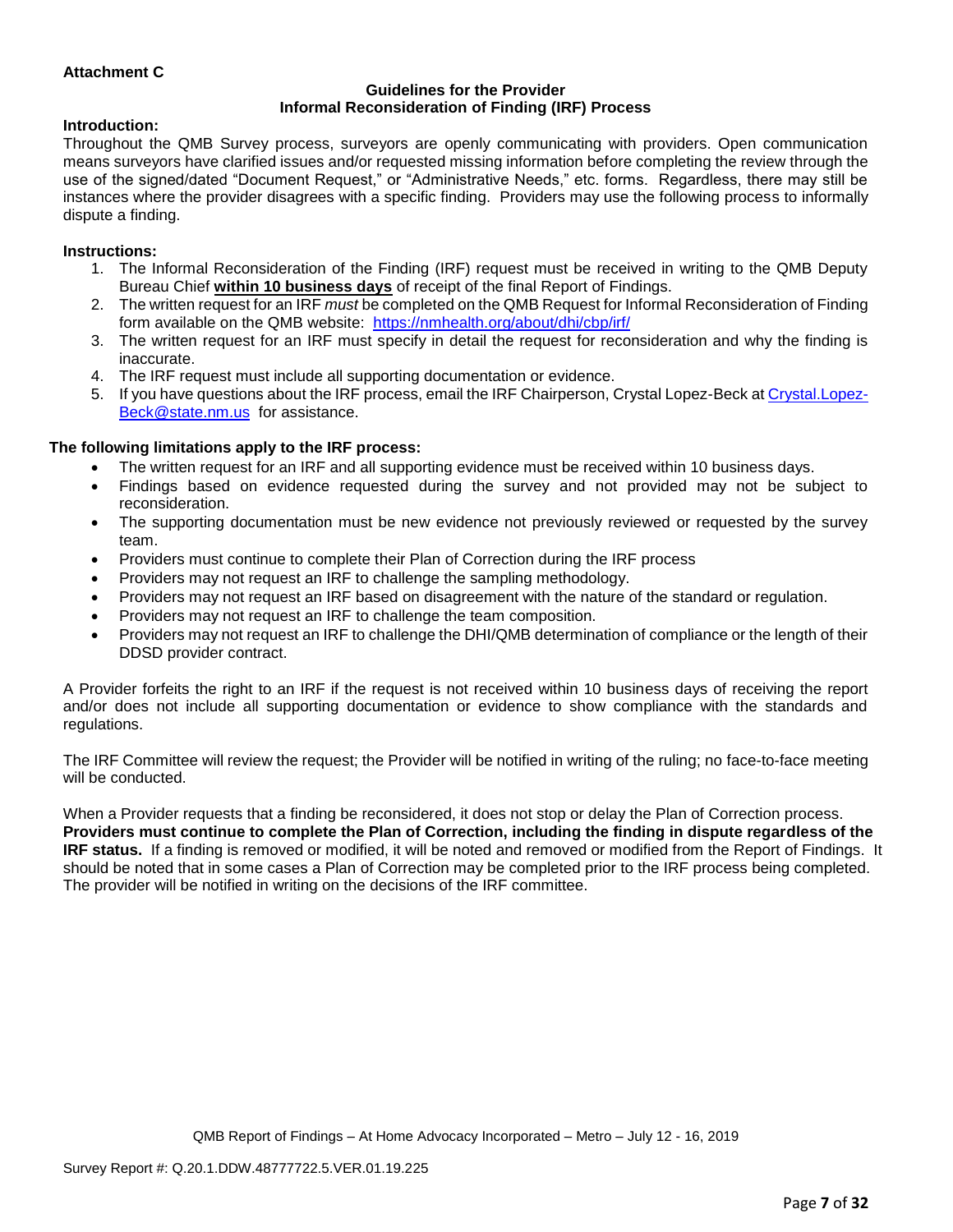# **QMB Determinations of Compliance**

## **Compliance:**

The QMB determination of *Compliance* indicates that a provider has either no deficiencies found during a survey or that no deficiencies at the Condition of Participation Level were found. The agency has obtained a level of compliance such that there is a minimal potential for harm to individuals' health and safety. To qualify for a determination of *Compliance*, the provider must have received no Conditions of Participation Level Deficiencies and have a minimal number of Individuals on the sample affected by the findings indicated in the Standards Level Tags.

## **Partial-Compliance with Standard Level Tags:**

The QMB determination of *Partial-Compliance with Standard Level Tags* indicates that a provider is in compliance with all Condition of Participation Level deficiencies but is out of compliance with a certain percentage of Standard Level deficiencies. This partial-compliance, if not corrected, may result in a negative outcome or the potential for more than minimal harm to individuals' health and safety. There are two ways to receive a determination of Partial Compliance with Standard Level Tags:

- 1. Your Report of Findings includes 16 or fewer Standards Level Tags with between 75% and 100% of the survey sample affected in any tag.
- 2. Your Report of Findings includes 17 or more Standard Level Tags with between 50% to 74% of the survey sample affected in any tag.

# **Partial-Compliance with Standard Level Tags and Condition of Participation Level Tags:**

The QMB determination of *Partial-Compliance with Standard Level Tags and Condition of Participation Level Tags*  indicates that a provider is out of compliance with one to five  $(1 - 5)$  Condition of Participation Level Tags. This partial-compliance, if not corrected, may result in a serious negative outcome or the potential for more than minimal harm to individuals' health and safety.

### **Non-Compliance:**

The QMB determination of *Non-Compliance* indicates a provider is significantly out of compliance with both Standard Level deficiencies and Conditions of Participation level deficiencies. This non-compliance, if not corrected, may result in a serious negative outcome or the potential for more than minimal harm to individuals' health and safety. There are three ways an agency can receive a determination of Non-Compliance:

- 1. Your Report of Findings includes 17 or more Standard Level Tags with 0 to 5 Condition of Participation Level Tags with 75% to 100% of the survey sample affected in any tag.
- 2. Your Report of Findings includes any amount of Standard Level Tags with 6 or more Condition of Participation Level Tags.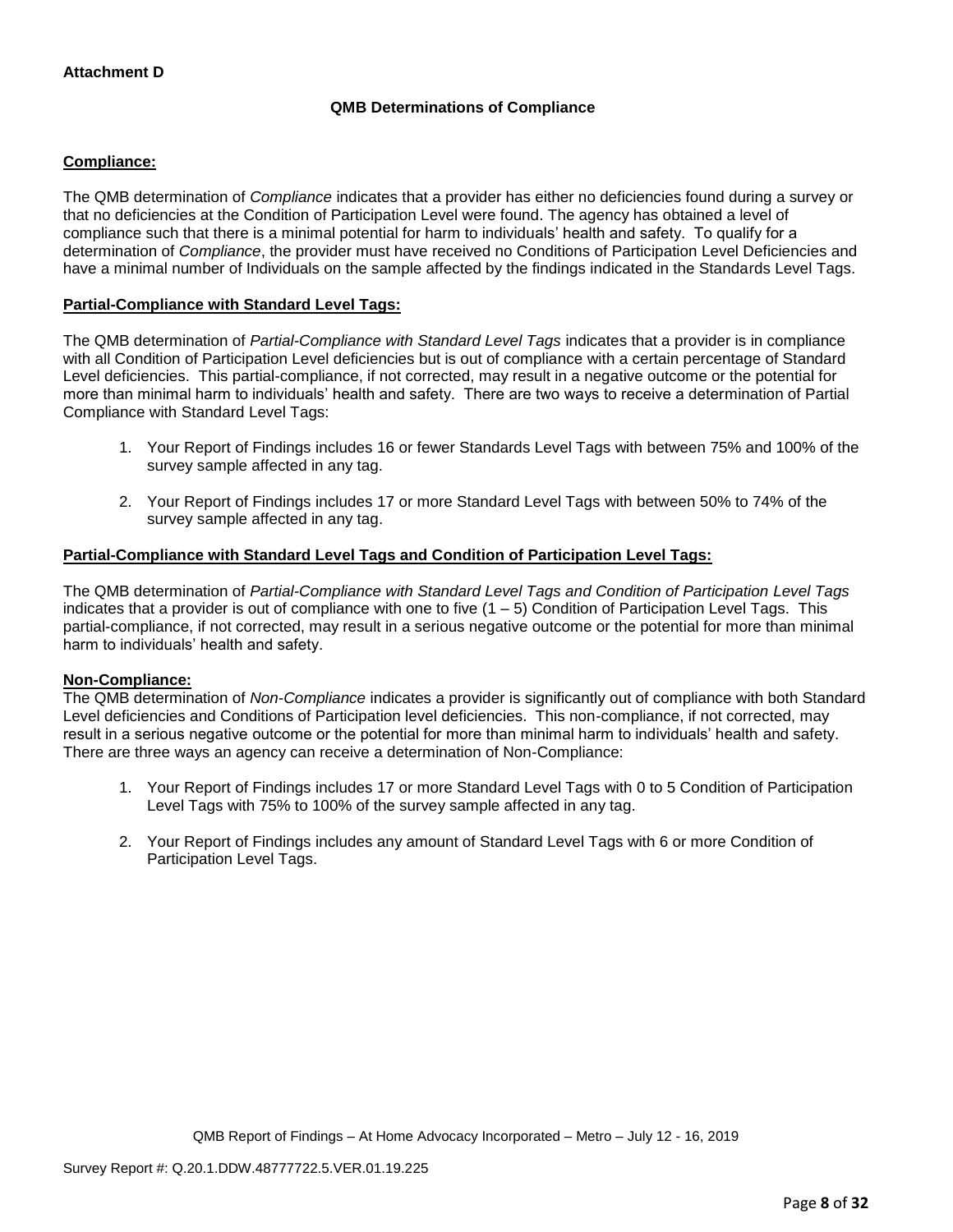| Compliance                                                                                                                            |                                                                                                                               |                                                                                                                                 |                                                                                                                          | Weighting                                                                                                       |                                                                                                                            |                                                                                                                            |                                                                                                           |
|---------------------------------------------------------------------------------------------------------------------------------------|-------------------------------------------------------------------------------------------------------------------------------|---------------------------------------------------------------------------------------------------------------------------------|--------------------------------------------------------------------------------------------------------------------------|-----------------------------------------------------------------------------------------------------------------|----------------------------------------------------------------------------------------------------------------------------|----------------------------------------------------------------------------------------------------------------------------|-----------------------------------------------------------------------------------------------------------|
| <b>Determination</b>                                                                                                                  |                                                                                                                               | LOW                                                                                                                             |                                                                                                                          | <b>MEDIUM</b>                                                                                                   |                                                                                                                            |                                                                                                                            | <b>HIGH</b>                                                                                               |
|                                                                                                                                       |                                                                                                                               |                                                                                                                                 |                                                                                                                          |                                                                                                                 |                                                                                                                            |                                                                                                                            |                                                                                                           |
| Standard Level<br>Tags:                                                                                                               | up to 16                                                                                                                      | 17 or more                                                                                                                      | up to 16                                                                                                                 | 17 or more                                                                                                      | <b>Any Amount</b>                                                                                                          | 17 or more                                                                                                                 | <b>Any Amount</b>                                                                                         |
|                                                                                                                                       | and                                                                                                                           | and                                                                                                                             | and                                                                                                                      | and                                                                                                             | And/or                                                                                                                     | and                                                                                                                        | And/or                                                                                                    |
| CoP Level Tags:                                                                                                                       | 0 CoP                                                                                                                         | 0 CoP                                                                                                                           | 0 CoP                                                                                                                    | 0 CoP                                                                                                           | 1 to 5 CoPs                                                                                                                | 0 to 5 CoPs                                                                                                                | 6 or more<br><b>CoPs</b>                                                                                  |
|                                                                                                                                       | and                                                                                                                           | and                                                                                                                             | and                                                                                                                      | and                                                                                                             |                                                                                                                            | and                                                                                                                        |                                                                                                           |
| Sample Affected:                                                                                                                      | 0 to 74%                                                                                                                      | 0 to 49%                                                                                                                        | 75 to 100%                                                                                                               | 50 to 74%                                                                                                       |                                                                                                                            | 75 to 100%                                                                                                                 |                                                                                                           |
| "Non-<br>Compliance"                                                                                                                  |                                                                                                                               |                                                                                                                                 |                                                                                                                          |                                                                                                                 |                                                                                                                            | 17 or more<br><b>Standard Level</b><br>Tags with 75 to<br>100% of the<br>Individuals in<br>the sample<br>cited in any tag. | Any Amount of<br>Standard Level<br>Tags and 6 or<br>more<br>Conditions of<br>Participation<br>Level Tags. |
| "Partial<br><b>Compliance with</b><br><b>Standard Level</b><br>tags and<br><b>Condition of</b><br><b>Participation</b><br>Level Tags" |                                                                                                                               |                                                                                                                                 |                                                                                                                          |                                                                                                                 | <b>Any Amount of</b><br><b>Standard Level</b><br>Tags, plus 1 to<br><b>5</b> Conditions of<br>Participation<br>Level tags. |                                                                                                                            |                                                                                                           |
| "Partial<br><b>Compliance with</b><br><b>Standard Level</b><br>tags"                                                                  |                                                                                                                               |                                                                                                                                 | up to 16<br><b>Standard Level</b><br>Tags with 75 to<br>100% of the<br>individuals in<br>the sample<br>cited in any tag. | 17 or more<br>Standard Level<br>Tags with 50 to<br>74% of the<br>individuals in<br>the sample<br>cited any tag. |                                                                                                                            |                                                                                                                            |                                                                                                           |
| "Compliance"                                                                                                                          | Up to 16<br><b>Standard Level</b><br>Tags with 0 to<br><b>74%</b> of the<br>individuals in<br>the sample<br>cited in any tag. | 17 or more<br><b>Standard Level</b><br>Tags with 0 to<br><b>49% of the</b><br>individuals in<br>the sample<br>cited in any tag. |                                                                                                                          |                                                                                                                 |                                                                                                                            |                                                                                                                            |                                                                                                           |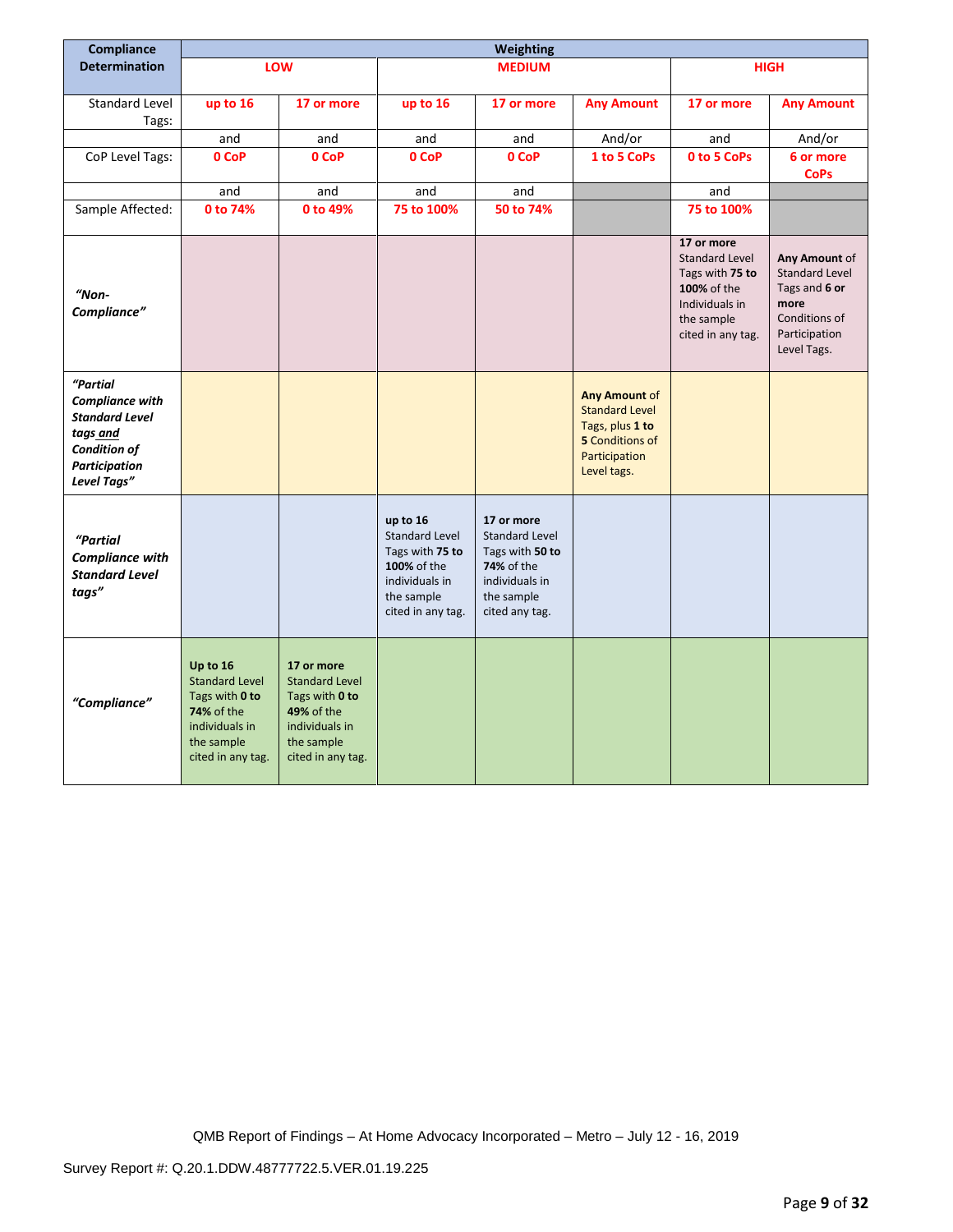| <b>Agency:</b>              | At Home Advocacy Incorporated - Metro                        |
|-----------------------------|--------------------------------------------------------------|
| Program:                    | Developmental Disabilities Waiver                            |
| <b>Service:</b>             | 2012 & 2018: Family Living and Customized Community Supports |
| <b>Survey Type:</b>         | Verification                                                 |
| <b>Routine Survey:</b>      | December 7 - 13, 2018                                        |
| <b>Verification Survey:</b> | July 12 - 16, 2019                                           |

| <b>Standard of Care</b>                                                                                                                                     | <b>Routine Survey Deficiencies</b><br>December 3 – 6, 2018                                                | <b>Verification Survey New and Repeat Deficiencies</b><br>July 12 - 16, 2019 |  |  |
|-------------------------------------------------------------------------------------------------------------------------------------------------------------|-----------------------------------------------------------------------------------------------------------|------------------------------------------------------------------------------|--|--|
| Service Domain: Service Plans: ISP Implementation - Services are delivered in accordance with the service plan, including type, scope, amount, duration and |                                                                                                           |                                                                              |  |  |
| frequency specified in the service plan.                                                                                                                    |                                                                                                           |                                                                              |  |  |
| Tag # 1A32 Administrative Case File: Individual                                                                                                             | <b>Condition of Participation Level Deficiency</b>                                                        | <b>Condition of Participation Level Deficiency</b>                           |  |  |
| <b>Service Plan Implementation</b>                                                                                                                          |                                                                                                           |                                                                              |  |  |
| NMAC 7.26.5.16.C and D Development of the ISP.                                                                                                              | After an analysis of the evidence it has been                                                             | <b>New / Repeat Findings:</b>                                                |  |  |
| Implementation of the ISP. The ISP shall be                                                                                                                 | determined there is a significant potential for a                                                         |                                                                              |  |  |
| implemented according to the timelines determined                                                                                                           | negative outcome to occur.                                                                                | After an analysis of the evidence it has been                                |  |  |
| by the IDT and as specified in the ISP for each                                                                                                             |                                                                                                           | determined there is a significant potential for a                            |  |  |
| stated desired outcomes and action plan.                                                                                                                    | Based on administrative record review, the Agency<br>did not implement the ISP according to the timelines | negative outcome to occur.                                                   |  |  |
| C. The IDT shall review and discuss information and                                                                                                         | determined by the IDT and as specified in the ISP                                                         | Based on administrative record review, the Agency                            |  |  |
| recommendations with the individual, with the goal                                                                                                          | for each stated desired outcomes and action plan for                                                      | did not implement the ISP according to the timelines                         |  |  |
| of supporting the individual in attaining desired                                                                                                           | 9 of 10 individuals.                                                                                      | determined by the IDT and as specified in the ISP                            |  |  |
| outcomes. The IDT develops an ISP based upon the                                                                                                            |                                                                                                           | for each stated desired outcomes and action plan for                         |  |  |
| individual's personal vision statement, strengths,                                                                                                          | As indicated by Individuals ISP the following was                                                         | 2 of 8 individuals.                                                          |  |  |
| needs, interests and preferences. The ISP is a                                                                                                              | found with regards to the implementation of ISP                                                           |                                                                              |  |  |
| dynamic document, revised periodically, as needed,                                                                                                          | Outcomes:                                                                                                 | As indicated by Individuals ISP the following was                            |  |  |
| and amended to reflect progress towards personal                                                                                                            |                                                                                                           | found with regards to the implementation of ISP                              |  |  |
| goals and achievements consistent with the                                                                                                                  | <b>Family Living Data Collection/Data</b>                                                                 | Outcomes:                                                                    |  |  |
| individual's future vision. This regulation is                                                                                                              | <b>Tracking/Progress with regards to ISP</b>                                                              |                                                                              |  |  |
| consistent with standards established for individual                                                                                                        | <b>Outcomes:</b>                                                                                          | <b>Customized Community Supports Data</b>                                    |  |  |
| plan development as set forth by the commission on                                                                                                          |                                                                                                           | <b>Collection/Data Tracking/Progress with regards</b>                        |  |  |
| the accreditation of rehabilitation facilities (CARF)                                                                                                       | Individual #1                                                                                             | to ISP Outcomes:                                                             |  |  |
| and/or other program accreditation approved and                                                                                                             | • None found regarding: Live Outcome/Action Step:                                                         |                                                                              |  |  |
| adopted by the developmental disabilities division                                                                                                          | " will use his symbols to make a decision on an                                                           | Individual #1                                                                |  |  |
| and the department of health. It is the policy of the                                                                                                       | activity" for 8/2018 - 10/2018. Action step is to be                                                      | • None found regarding: Fun Outcome/Action Step:                             |  |  |
| developmental disabilities division (DDD), that to the                                                                                                      | completed 1 time per week.                                                                                | " will try a new activity" for 6/2019. Action step is                        |  |  |
| extent permitted by funding, each individual receive                                                                                                        |                                                                                                           | to be completed 1 time per week.                                             |  |  |
| supports and services that will assist and encourage                                                                                                        | Individual #4                                                                                             |                                                                              |  |  |
| independence and productivity in the community and                                                                                                          | • None found regarding: Live Outcome/Action Step:                                                         | Individual #6                                                                |  |  |
| attempt to prevent regression or loss of current                                                                                                            | will choose the meal from a picture that the                                                              |                                                                              |  |  |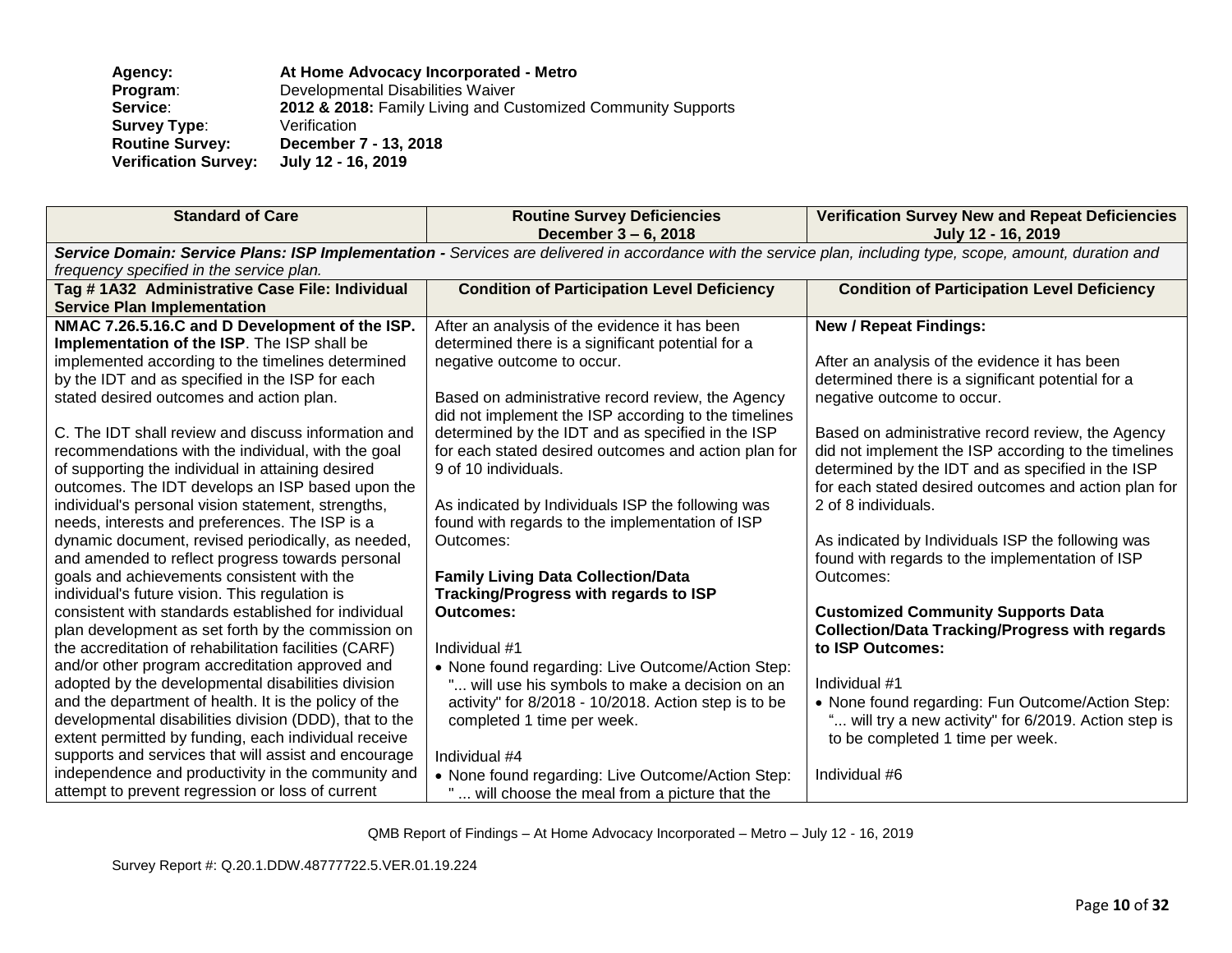| specialized and/or generic services, training,<br>Action step is to be completed two times per<br>Step: " will research arts classes to take" for<br>education and/or treatment as determined by the<br>6/2019. Action step is to be completed 1 time per<br>month.<br>IDT and documented in the ISP.<br>month.<br>Individual #5<br>D. The intent is to provide choice and obtain<br>• None found regarding: Live Outcome/Action Step:<br>opportunities for individuals to live, work and play<br>" will choose three meals he wants to prepare"<br>with full participation in their communities. The<br>for 8/2018 - 10/2018. Action step is to be<br>following principles provide direction and purpose in<br>completed 1 time per month.<br>planning for individuals with developmental<br>disabilities. [05/03/94; 01/15/97; Recompiled<br>• None found regarding: Live Outcome/Action Step: | capabilities. Services and supports include | individual wants to plan" for 8/2018 - 11/2018.  | • None found regarding: Work Outcome/Action |
|--------------------------------------------------------------------------------------------------------------------------------------------------------------------------------------------------------------------------------------------------------------------------------------------------------------------------------------------------------------------------------------------------------------------------------------------------------------------------------------------------------------------------------------------------------------------------------------------------------------------------------------------------------------------------------------------------------------------------------------------------------------------------------------------------------------------------------------------------------------------------------------------------|---------------------------------------------|--------------------------------------------------|---------------------------------------------|
|                                                                                                                                                                                                                                                                                                                                                                                                                                                                                                                                                                                                                                                                                                                                                                                                                                                                                                  |                                             |                                                  |                                             |
|                                                                                                                                                                                                                                                                                                                                                                                                                                                                                                                                                                                                                                                                                                                                                                                                                                                                                                  |                                             |                                                  |                                             |
|                                                                                                                                                                                                                                                                                                                                                                                                                                                                                                                                                                                                                                                                                                                                                                                                                                                                                                  |                                             |                                                  |                                             |
|                                                                                                                                                                                                                                                                                                                                                                                                                                                                                                                                                                                                                                                                                                                                                                                                                                                                                                  |                                             |                                                  |                                             |
|                                                                                                                                                                                                                                                                                                                                                                                                                                                                                                                                                                                                                                                                                                                                                                                                                                                                                                  |                                             |                                                  |                                             |
|                                                                                                                                                                                                                                                                                                                                                                                                                                                                                                                                                                                                                                                                                                                                                                                                                                                                                                  |                                             |                                                  |                                             |
|                                                                                                                                                                                                                                                                                                                                                                                                                                                                                                                                                                                                                                                                                                                                                                                                                                                                                                  |                                             |                                                  |                                             |
|                                                                                                                                                                                                                                                                                                                                                                                                                                                                                                                                                                                                                                                                                                                                                                                                                                                                                                  |                                             |                                                  |                                             |
|                                                                                                                                                                                                                                                                                                                                                                                                                                                                                                                                                                                                                                                                                                                                                                                                                                                                                                  |                                             |                                                  |                                             |
|                                                                                                                                                                                                                                                                                                                                                                                                                                                                                                                                                                                                                                                                                                                                                                                                                                                                                                  | 10/31/01]                                   | " will make a list of needed items" for 8/2018 - |                                             |
| 10/2018. Action step is to be completed 1 time per                                                                                                                                                                                                                                                                                                                                                                                                                                                                                                                                                                                                                                                                                                                                                                                                                                               |                                             |                                                  |                                             |
| Developmental Disabilities (DD) Waiver Service<br>month.                                                                                                                                                                                                                                                                                                                                                                                                                                                                                                                                                                                                                                                                                                                                                                                                                                         |                                             |                                                  |                                             |
| Standards 2/26/2018; Re-Issue: 12/28/2018; Eff<br>1/1/2019                                                                                                                                                                                                                                                                                                                                                                                                                                                                                                                                                                                                                                                                                                                                                                                                                                       |                                             |                                                  |                                             |
| • None found regarding: Live Outcome/Action Step:<br>Chapter 6: Individual Service Plan (ISP)<br>" will fix a food item" for 8/2018 - 10/2018. Action                                                                                                                                                                                                                                                                                                                                                                                                                                                                                                                                                                                                                                                                                                                                            |                                             |                                                  |                                             |
| 6.8 ISP Implementation and Monitoring: All DD<br>step is to be completed 1 time per month.                                                                                                                                                                                                                                                                                                                                                                                                                                                                                                                                                                                                                                                                                                                                                                                                       |                                             |                                                  |                                             |
| Waiver Provider Agencies with a signed SFOC are                                                                                                                                                                                                                                                                                                                                                                                                                                                                                                                                                                                                                                                                                                                                                                                                                                                  |                                             |                                                  |                                             |
| required to provide services as detailed in the ISP.<br>Individual #7                                                                                                                                                                                                                                                                                                                                                                                                                                                                                                                                                                                                                                                                                                                                                                                                                            |                                             |                                                  |                                             |
| The ISP must be readily accessible to Provider<br>• None found regarding: Live Outcome/Action Step:                                                                                                                                                                                                                                                                                                                                                                                                                                                                                                                                                                                                                                                                                                                                                                                              |                                             |                                                  |                                             |
| Agencies on the approved budget. (See Chapter 20:<br>" will complete chores list" for 8/2018 - 10/2018.<br>Provider Documentation and Client Records.) CMs                                                                                                                                                                                                                                                                                                                                                                                                                                                                                                                                                                                                                                                                                                                                       |                                             |                                                  |                                             |
| Action step is to be completed 1 time per week.<br>facilitate and maintain communication with the                                                                                                                                                                                                                                                                                                                                                                                                                                                                                                                                                                                                                                                                                                                                                                                                |                                             |                                                  |                                             |
| person, his/her representative, other IDT members,<br>Individual #9                                                                                                                                                                                                                                                                                                                                                                                                                                                                                                                                                                                                                                                                                                                                                                                                                              |                                             |                                                  |                                             |
| Provider Agencies, and relevant parties to ensure<br>• None found regarding: Live Outcome/Action Step:                                                                                                                                                                                                                                                                                                                                                                                                                                                                                                                                                                                                                                                                                                                                                                                           |                                             |                                                  |                                             |
| that the person receives the maximum benefit of<br>" will care for his garden" for 8/2018 - 10/2018.                                                                                                                                                                                                                                                                                                                                                                                                                                                                                                                                                                                                                                                                                                                                                                                             |                                             |                                                  |                                             |
| his/her services and that revisions to the ISP are<br>Action step is to be completed 1 time per week.                                                                                                                                                                                                                                                                                                                                                                                                                                                                                                                                                                                                                                                                                                                                                                                            |                                             |                                                  |                                             |
| made as needed. All DD Waiver Provider Agencies                                                                                                                                                                                                                                                                                                                                                                                                                                                                                                                                                                                                                                                                                                                                                                                                                                                  |                                             |                                                  |                                             |
| are required to cooperate with monitoring activities<br>• None found regarding: Fun Outcome/Action Step:<br>conducted by the CM and the DOH. Provider                                                                                                                                                                                                                                                                                                                                                                                                                                                                                                                                                                                                                                                                                                                                            |                                             |                                                  |                                             |
| " will work on his activities agenda" for 8/2018 -<br>Agencies are required to respond to issues at the                                                                                                                                                                                                                                                                                                                                                                                                                                                                                                                                                                                                                                                                                                                                                                                          |                                             |                                                  |                                             |
| 10/2018. Action step is to be completed 4 times<br>individual level and agency level as described in                                                                                                                                                                                                                                                                                                                                                                                                                                                                                                                                                                                                                                                                                                                                                                                             |                                             |                                                  |                                             |
| per month.<br>Chapter 16: Qualified Provider Agencies.                                                                                                                                                                                                                                                                                                                                                                                                                                                                                                                                                                                                                                                                                                                                                                                                                                           |                                             |                                                  |                                             |
| <b>Customized Community Supports Data</b>                                                                                                                                                                                                                                                                                                                                                                                                                                                                                                                                                                                                                                                                                                                                                                                                                                                        |                                             |                                                  |                                             |
| <b>Chapter 20: Provider Documentation and Client</b><br><b>Collection/Data Tracking/Progress with regards</b>                                                                                                                                                                                                                                                                                                                                                                                                                                                                                                                                                                                                                                                                                                                                                                                    |                                             |                                                  |                                             |
| Records 20.2 Client Records Requirements: All<br>to ISP Outcomes:<br>DD Waiver Provider Agencies are required to create                                                                                                                                                                                                                                                                                                                                                                                                                                                                                                                                                                                                                                                                                                                                                                          |                                             |                                                  |                                             |
| and maintain individual client records. The contents                                                                                                                                                                                                                                                                                                                                                                                                                                                                                                                                                                                                                                                                                                                                                                                                                                             |                                             |                                                  |                                             |
| Individual #1<br>of client records vary depending on the unique                                                                                                                                                                                                                                                                                                                                                                                                                                                                                                                                                                                                                                                                                                                                                                                                                                  |                                             |                                                  |                                             |
| • None found regarding: Fun Outcome/Action Step:<br>needs of the person receiving services and the<br>will explore new places he can engage in                                                                                                                                                                                                                                                                                                                                                                                                                                                                                                                                                                                                                                                                                                                                                   |                                             |                                                  |                                             |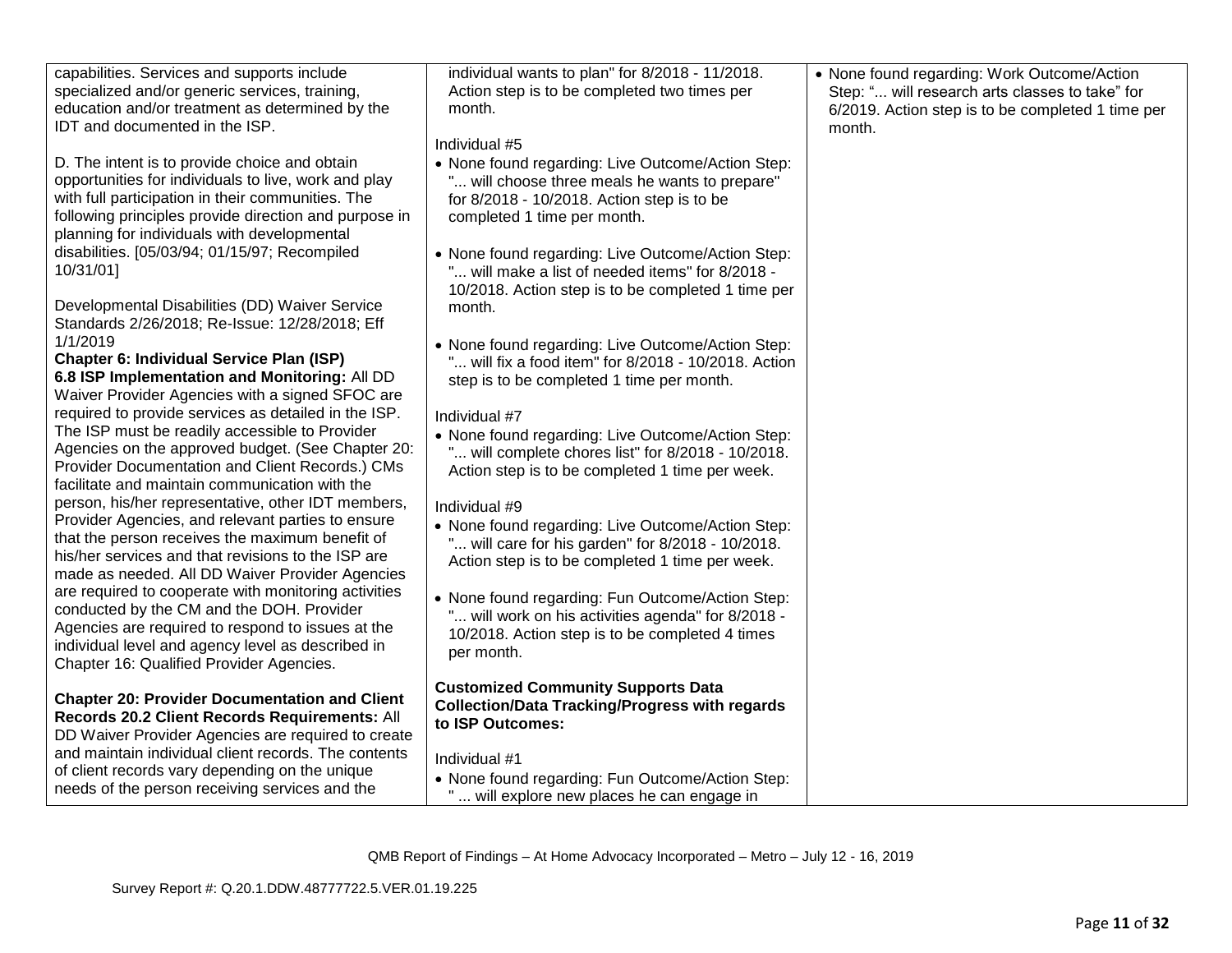| resultant information produced. The extent of          | activities" for 8/2018. Action step is to be         |  |
|--------------------------------------------------------|------------------------------------------------------|--|
| documentation required for individual client records   | completed 4 times per month.                         |  |
|                                                        |                                                      |  |
| per service type depends on the location of the file,  |                                                      |  |
| the type of service being provided, and the            | Individual #2                                        |  |
| information necessary.                                 | • None found regarding: Fun Outcome/Action Step:     |  |
| DD Waiver Provider Agencies are required to            | will attend activities of his choice in the          |  |
| adhere to the following:                               | community" for 8/2018 - 10/2018. Action step is to   |  |
| 1. Client records must contain all documents           | be completed 1 time per month.                       |  |
| essential to the service being provided and essential  |                                                      |  |
| to ensuring the health and safety of the person        | Individual #5                                        |  |
| during the provision of the service.                   | • None found regarding: Work/Learn,                  |  |
| 2. Provider Agencies must have readily accessible      | Outcome/Action Step: " will select project as        |  |
| records in home and community settings in paper or     | needed" for 8/2018 - 10/2018. Action step is to be   |  |
| electronic form. Secure access to electronic records   | completed 3 times per week.                          |  |
| through the Therap web-based system using              |                                                      |  |
| computers or mobile devices is acceptable.             | • None found regarding: Work/Learn,                  |  |
| 3. Provider Agencies are responsible for ensuring      | Outcome/Action Step: " will work on project" for     |  |
| that all plans created by nurses, RDs, therapists or   | 8/2018 - 10/2018. Action step is to be completed 3   |  |
| BSCs are present in all needed settings.               |                                                      |  |
| 4. Provider Agencies must maintain records of all      | times per week.                                      |  |
| documents produced by agency personnel or              | Individual #6                                        |  |
| contractors on behalf of each person, including any    |                                                      |  |
| routine notes or data, annual assessments, semi-       | • None found regarding: Work/Learn                   |  |
| annual reports, evidence of training                   | Outcome/Action Step: " will research art classes     |  |
| provided/received, progress notes, and any other       | to take" for 8/2018 - 9/2018. Action step is to be   |  |
| interactions for which billing is generated.           | completed 1 time per month.                          |  |
|                                                        |                                                      |  |
| 5. Each Provider Agency is responsible for             | Individual #8                                        |  |
| maintaining the daily or other contact notes           | • None found regarding: Fun Outcome/Action Step:     |  |
| documenting the nature and frequency of service        | will choose one of two locations offered to him      |  |
| delivery, as well as data tracking only for the        | to visit" for 8/2018 - 10/2018. Action step is to be |  |
| services provided by their agency.                     | completed 4 times per month.                         |  |
| 6. The current Client File Matrix found in Appendix A  |                                                      |  |
| Client File Matrix details the minimum requirements    | • None found regarding: Fun Outcome/Action Step:     |  |
| for records to be stored in agency office files, the   | " will walk for 10 minutes" for 8/2018 - 10/2018.    |  |
| delivery site, or with DSP while providing services in | Action step is to be completed 4 times per month.    |  |
| the community.                                         |                                                      |  |
| 7. All records pertaining to JCMs must be retained     | Individual #9                                        |  |
| permanently and must be made available to DDSD         | • None found regarding: Fun Outcome/Action Step:     |  |
| upon request, upon the termination or expiration of a  | " will choose a location to visit with his           |  |
| provider agreement, or upon provider withdrawal        | housemates" for 8/2018 - 10/2018. Action step is     |  |
| from services.                                         |                                                      |  |
|                                                        | to be completed 1 time per month.                    |  |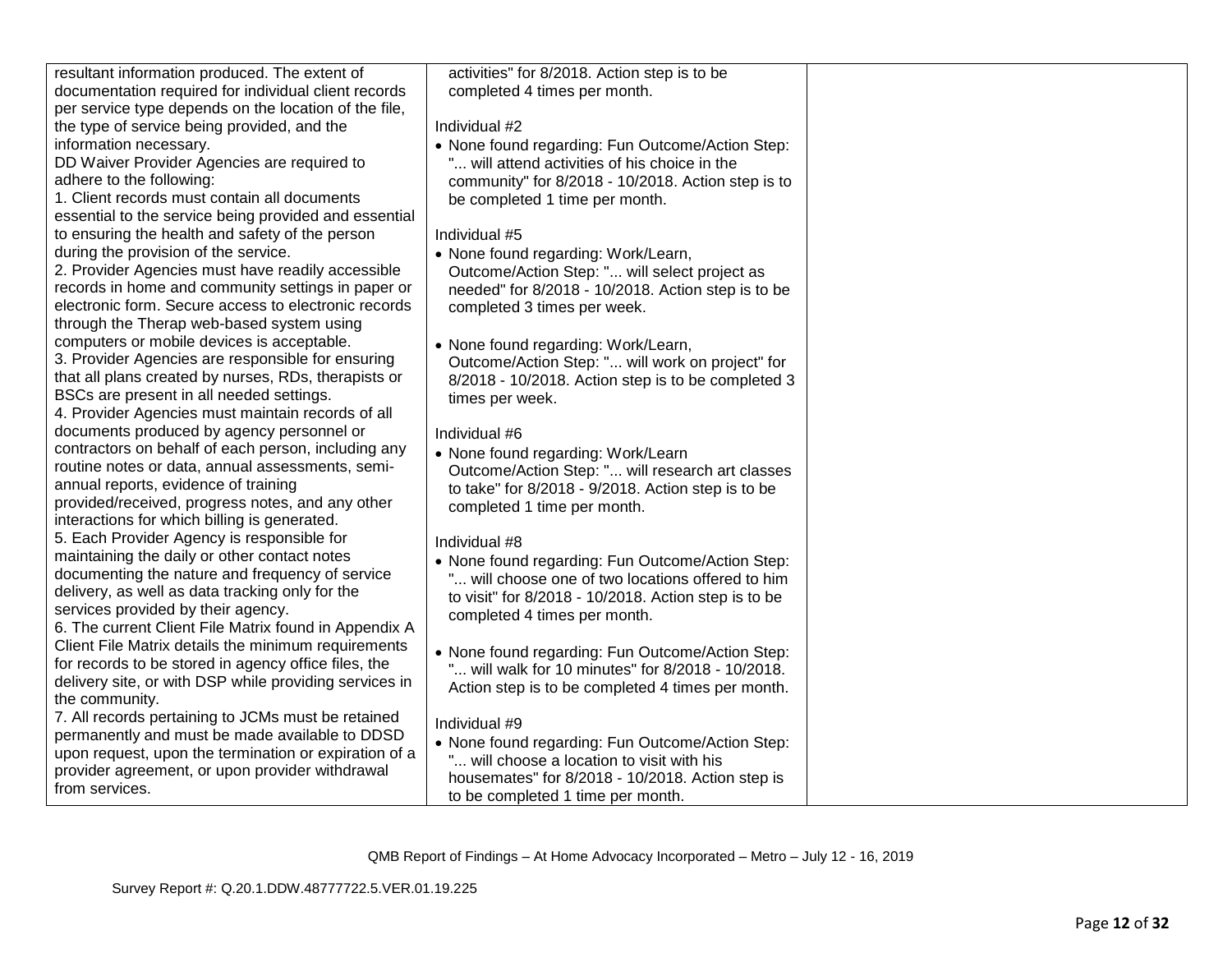| • None found regarding: Fun Outcome/Action Step:<br>" will visit his chosen location with his<br>housemate" for 8/2018 - 10/2018. Action step is to<br>be completed 1 time per month.    |  |
|------------------------------------------------------------------------------------------------------------------------------------------------------------------------------------------|--|
| Individual #10<br>• None found regarding: Work/Learn,<br>Outcome/Action Step: " will work out at the<br>center" for 8/2018 - 10/2018. Action step is to be<br>completed 1 time per week. |  |
| • None found regarding: Work/Learn,<br>Outcome/Action Step: " will use his usual<br>machine" for 8/2018 - 10/2018. Action step is to be<br>completed 1 time per week.                    |  |
| • None found regarding: Work/Learn,<br>Outcome/Action Step: " will start to use a new<br>machine" for 8/2018 - 10/2018. Action step is to be<br>completed 1 time per week.               |  |
|                                                                                                                                                                                          |  |
|                                                                                                                                                                                          |  |
|                                                                                                                                                                                          |  |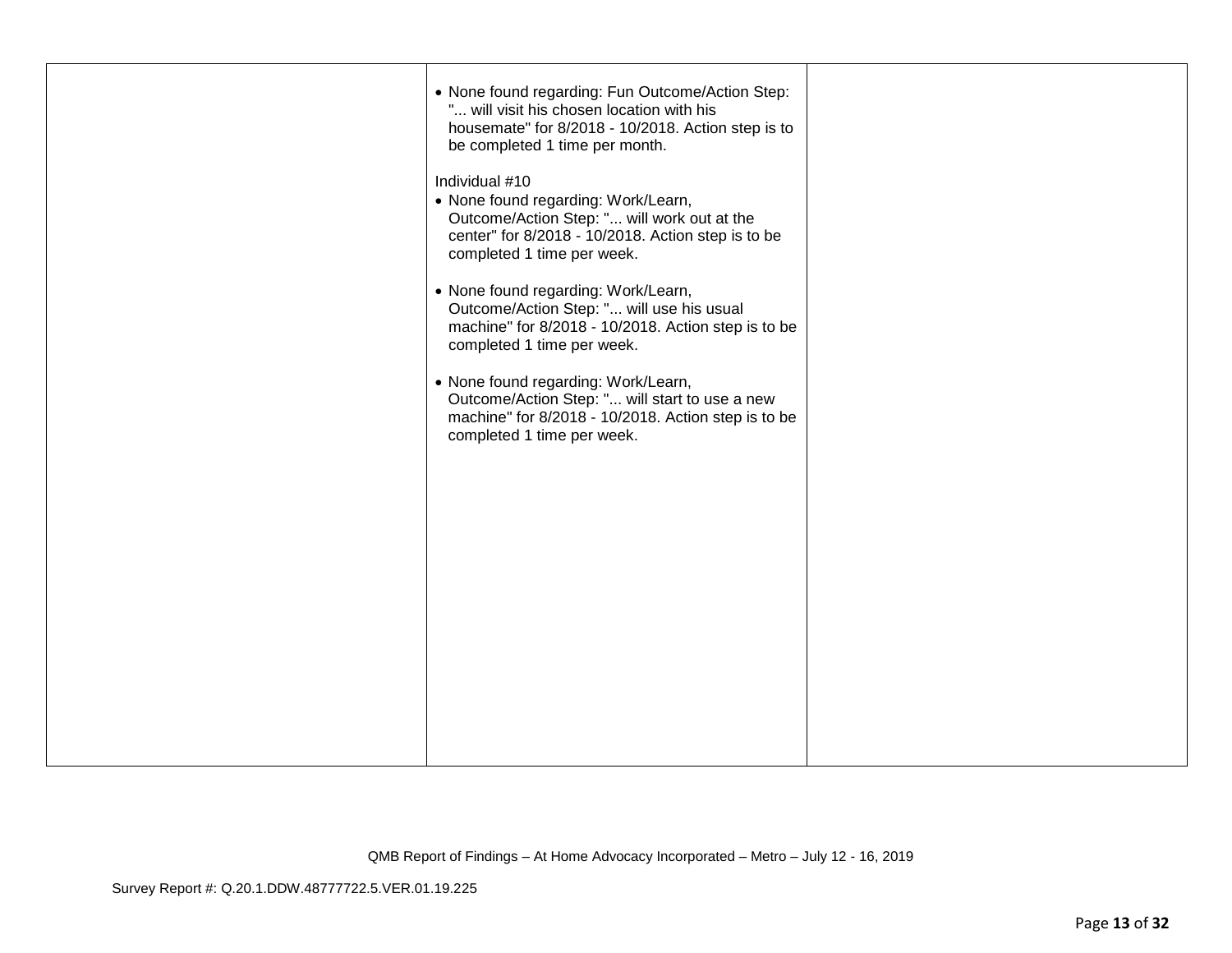| Tag #1A32.1 Administrative Case File: Individual                                                            | N/A | <b>Standard Level Deficiency</b>                                                                          |
|-------------------------------------------------------------------------------------------------------------|-----|-----------------------------------------------------------------------------------------------------------|
| Service Plan Implementation (Not Completed at<br><b>Frequency)</b>                                          |     |                                                                                                           |
| NMAC 7.26.5.16.C and D Development of the ISP.                                                              |     | <b>New Findings:</b>                                                                                      |
| Implementation of the ISP. The ISP shall be                                                                 |     |                                                                                                           |
| implemented according to the timelines determined                                                           |     | Based on administrative record review, the Agency                                                         |
| by the IDT and as specified in the ISP for each                                                             |     | did not implement the ISP according to the timelines                                                      |
| stated desired outcomes and action plan.                                                                    |     | determined by the IDT and as specified in the ISP<br>for each stated desired outcomes and action plan for |
| C. The IDT shall review and discuss information and                                                         |     | 2 of 8 individuals.                                                                                       |
| recommendations with the individual, with the goal                                                          |     |                                                                                                           |
| of supporting the individual in attaining desired                                                           |     | As indicated by Individuals ISP the following was                                                         |
| outcomes. The IDT develops an ISP based upon the                                                            |     | found with regards to the implementation of ISP                                                           |
| individual's personal vision statement, strengths,                                                          |     | Outcomes:                                                                                                 |
| needs, interests and preferences. The ISP is a                                                              |     |                                                                                                           |
| dynamic document, revised periodically, as needed,                                                          |     | <b>Customized Community Supports Data</b>                                                                 |
| and amended to reflect progress towards personal                                                            |     | <b>Collection/Data Tracking/Progress with regards</b>                                                     |
| goals and achievements consistent with the                                                                  |     | to ISP Outcomes:                                                                                          |
| individual's future vision. This regulation is                                                              |     |                                                                                                           |
| consistent with standards established for individual                                                        |     | Individual #5                                                                                             |
| plan development as set forth by the commission on<br>the accreditation of rehabilitation facilities (CARF) |     | • According to the Fun Outcome; Action Step for                                                           |
| and/or other program accreditation approved and                                                             |     | "will practice his game" is to be completed 4<br>times per month. Evidence found indicated it was         |
| adopted by the developmental disability's division                                                          |     | not being completed at the required frequency as                                                          |
| and the department of health. It is the policy of the                                                       |     | indicated in the ISP for 6/2019.                                                                          |
| developmental disabilities division (DDD), that to the                                                      |     |                                                                                                           |
| extent permitted by funding, each individual receive                                                        |     | Individual #10                                                                                            |
| supports and services that will assist and encourage                                                        |     | • According to the Work/Learn Outcome; Action                                                             |
| independence and productivity in the community and                                                          |     | Step for "will start to use a new machine" is to                                                          |
| attempt to prevent regression or loss of current                                                            |     | be completed 1 time per week. Evidence found                                                              |
| capabilities. Services and supports include                                                                 |     | indicated it was not being completed at the                                                               |
| specialized and/or generic services, training,                                                              |     | required frequency as indicated in the ISP for                                                            |
| education and/or treatment as determined by the                                                             |     | 6/2019.                                                                                                   |
| IDT and documented in the ISP.                                                                              |     |                                                                                                           |
| D. The intent is to provide choice and obtain                                                               |     |                                                                                                           |
| opportunities for individuals to live, work and play                                                        |     |                                                                                                           |
| with full participation in their communities. The                                                           |     |                                                                                                           |
| following principles provide direction and purpose in                                                       |     |                                                                                                           |
| planning for individuals with developmental                                                                 |     |                                                                                                           |
| disabilities. [05/03/94; 01/15/97; Recompiled                                                               |     |                                                                                                           |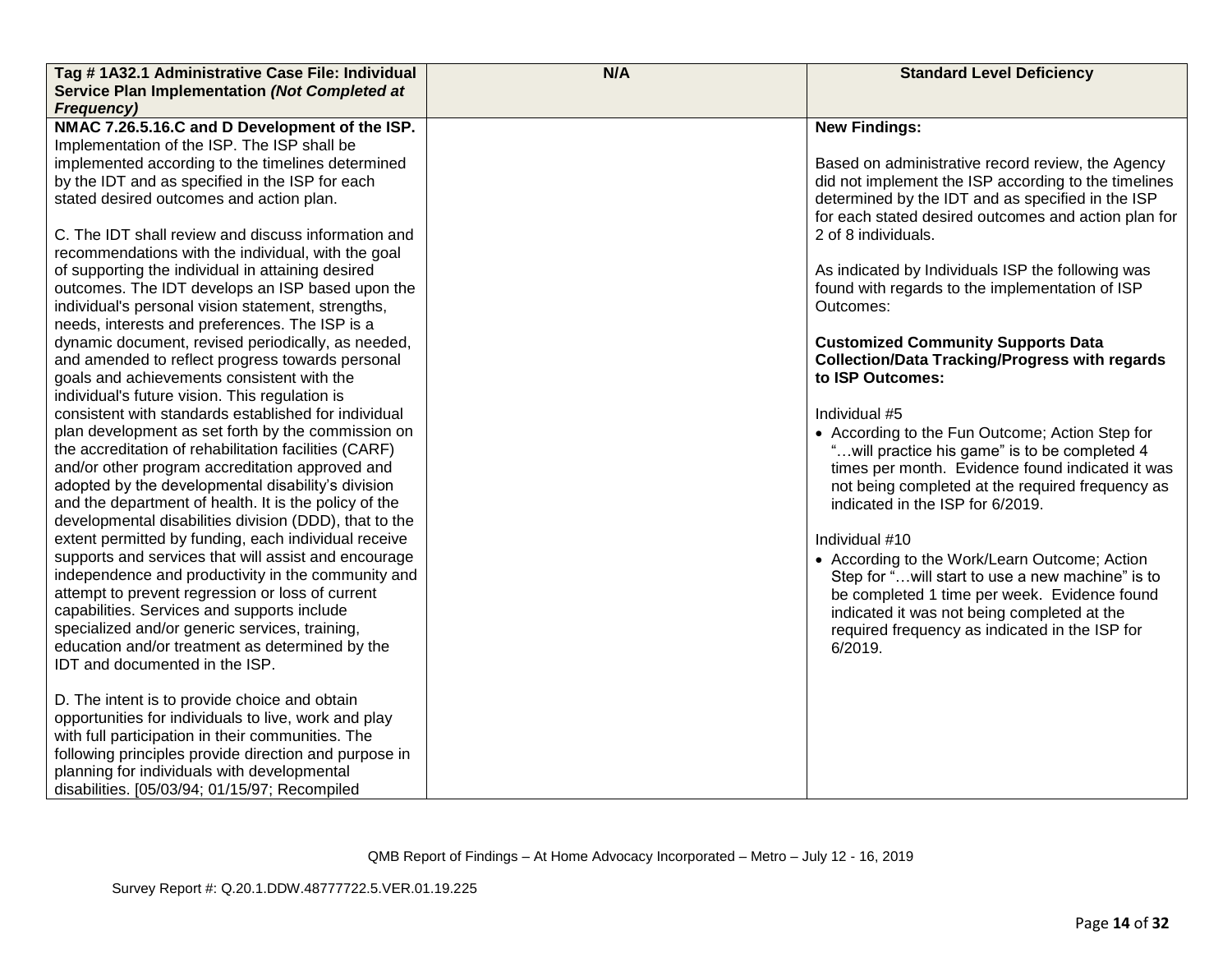| 10/31/01]                                                                                              |  |
|--------------------------------------------------------------------------------------------------------|--|
|                                                                                                        |  |
| Developmental Disabilities (DD) Waiver Service                                                         |  |
| Standards 2/26/2018; Re-Issue: 12/28/2018; Eff                                                         |  |
| 1/1/2019                                                                                               |  |
| <b>Chapter 6: Individual Service Plan (ISP)</b>                                                        |  |
| 6.8 ISP Implementation and Monitoring: All DD                                                          |  |
| Waiver Provider Agencies with a signed SFOC are                                                        |  |
| required to provide services as detailed in the ISP.<br>The ISP must be readily accessible to Provider |  |
| Agencies on the approved budget. (See Chapter 20:                                                      |  |
| Provider Documentation and Client Records.) CMs                                                        |  |
| facilitate and maintain communication with the                                                         |  |
| person, his/her representative, other IDT members,                                                     |  |
| Provider Agencies, and relevant parties to ensure                                                      |  |
| that the person receives the maximum benefit of                                                        |  |
| his/her services and that revisions to the ISP are                                                     |  |
| made as needed. All DD Waiver Provider Agencies                                                        |  |
| are required to cooperate with monitoring activities                                                   |  |
| conducted by the CM and the DOH. Provider                                                              |  |
| Agencies are required to respond to issues at the                                                      |  |
| individual level and agency level as described in                                                      |  |
| Chapter 16: Qualified Provider Agencies.                                                               |  |
| <b>Chapter 20: Provider Documentation and Client</b>                                                   |  |
| Records 20.2 Client Records Requirements: All                                                          |  |
| DD Waiver Provider Agencies are required to create                                                     |  |
| and maintain individual client records. The contents                                                   |  |
| of client records vary depending on the unique                                                         |  |
| needs of the person receiving services and the                                                         |  |
| resultant information produced. The extent of                                                          |  |
| documentation required for individual client records                                                   |  |
| per service type depends on the location of the file,                                                  |  |
| the type of service being provided, and the                                                            |  |
| information necessary.                                                                                 |  |
| DD Waiver Provider Agencies are required to<br>adhere to the following:                                |  |
| 8. Client records must contain all documents                                                           |  |
| essential to the service being provided and essential                                                  |  |
| to ensuring the health and safety of the person                                                        |  |
| during the provision of the service.                                                                   |  |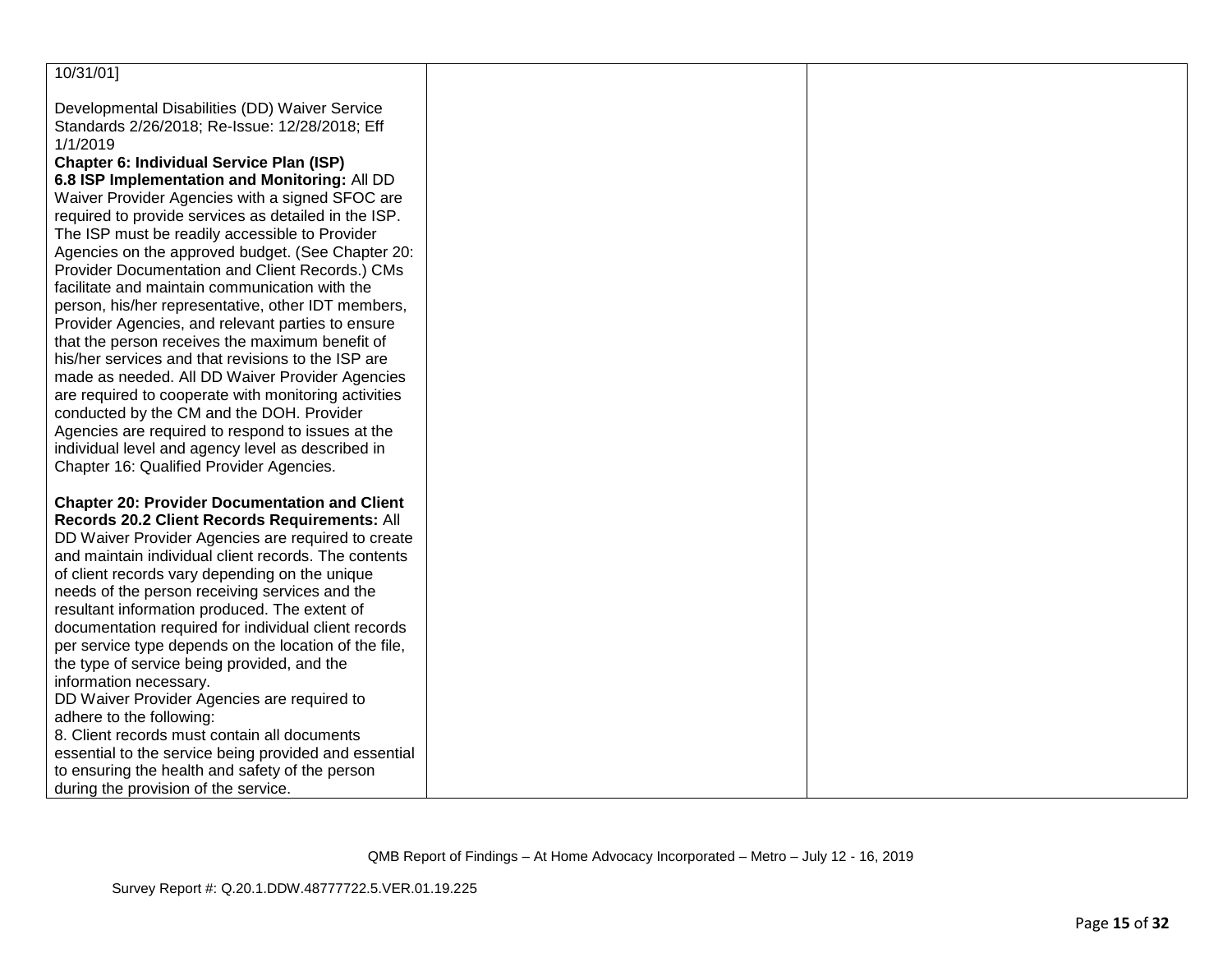| 9. Provider Agencies must have readily accessible                 |  |
|-------------------------------------------------------------------|--|
| records in home and community settings in paper or                |  |
| electronic form. Secure access to electronic records              |  |
| through the Therap web-based system using                         |  |
| computers or mobile devices 10. Provider Agencies                 |  |
| are responsible for ensuring that all plans created by            |  |
| nurses, RDs, therapists or BSCs are present in all                |  |
| needed settings.                                                  |  |
| 11. Provider Agencies must maintain records of all                |  |
| documents produced by agency personnel or                         |  |
| contractors on behalf of each person, including any               |  |
| routine notes or data, annual assessments, semi-                  |  |
| annual reports, evidence of training                              |  |
| provided/received, progress notes, and any other                  |  |
| interactions for which billing is generated.                      |  |
| 12. Each Provider Agency is responsible for                       |  |
| maintaining the daily or other contact notes                      |  |
| documenting the nature and frequency of service                   |  |
| delivery, as well as data tracking only for the                   |  |
| services provided by their agency.                                |  |
| 13. The current Client File Matrix found in Appendix              |  |
| A Client File Matrix details the minimum                          |  |
| requirements for records to be stored in agency                   |  |
| office files, the delivery site, or with DSP while                |  |
| providing services in the community.                              |  |
| 14. All records pertaining to JCMs must be retained               |  |
| permanently and must be made available to DDSD                    |  |
| upon request, upon the termination or expiration of a             |  |
| provider agreement, or upon provider withdrawal<br>from services. |  |
|                                                                   |  |
|                                                                   |  |
|                                                                   |  |
|                                                                   |  |
|                                                                   |  |
|                                                                   |  |
|                                                                   |  |
|                                                                   |  |
|                                                                   |  |
|                                                                   |  |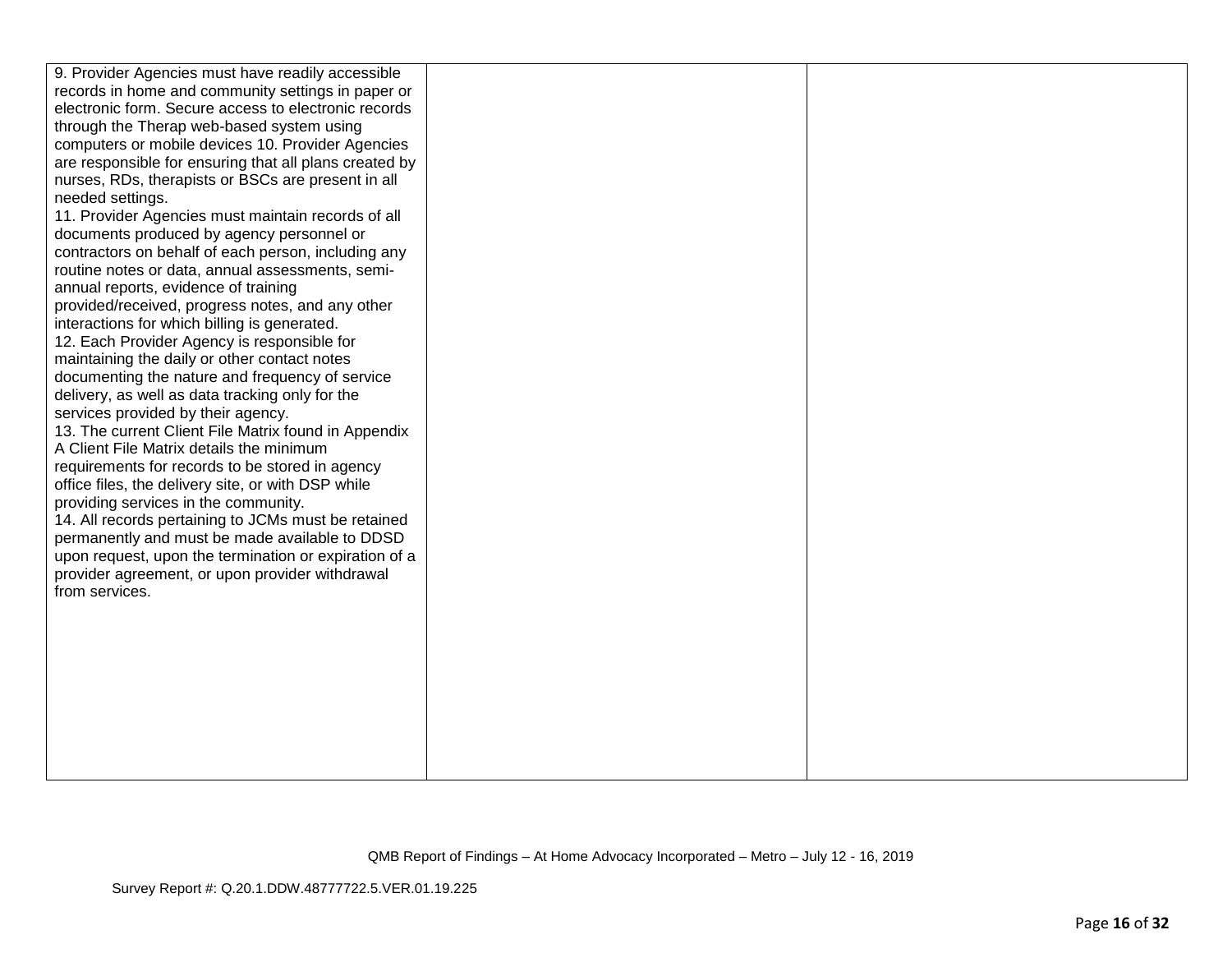| Tag #1A38 Living Care Arrangement /                                                                                                                                                                                                                                                                                                                                                                                                                                                                                                                                                                                                                                                                                                                                                                                                                                                                                                                                                                                                                                                                                                                              | <b>Standard Level Deficiency</b>                                                                                                                                                                                                                                                                                                                                                                                                                                                                                                                                                                                                                                                                                                                                                                                                                                                                | <b>Standard Level Deficiency</b>                                                                                                                                                                                                                                                                                                                                                                                                                            |
|------------------------------------------------------------------------------------------------------------------------------------------------------------------------------------------------------------------------------------------------------------------------------------------------------------------------------------------------------------------------------------------------------------------------------------------------------------------------------------------------------------------------------------------------------------------------------------------------------------------------------------------------------------------------------------------------------------------------------------------------------------------------------------------------------------------------------------------------------------------------------------------------------------------------------------------------------------------------------------------------------------------------------------------------------------------------------------------------------------------------------------------------------------------|-------------------------------------------------------------------------------------------------------------------------------------------------------------------------------------------------------------------------------------------------------------------------------------------------------------------------------------------------------------------------------------------------------------------------------------------------------------------------------------------------------------------------------------------------------------------------------------------------------------------------------------------------------------------------------------------------------------------------------------------------------------------------------------------------------------------------------------------------------------------------------------------------|-------------------------------------------------------------------------------------------------------------------------------------------------------------------------------------------------------------------------------------------------------------------------------------------------------------------------------------------------------------------------------------------------------------------------------------------------------------|
| <b>Community Inclusion Reporting Requirements</b>                                                                                                                                                                                                                                                                                                                                                                                                                                                                                                                                                                                                                                                                                                                                                                                                                                                                                                                                                                                                                                                                                                                |                                                                                                                                                                                                                                                                                                                                                                                                                                                                                                                                                                                                                                                                                                                                                                                                                                                                                                 |                                                                                                                                                                                                                                                                                                                                                                                                                                                             |
| 7.26.5.17 DEVELOPMENT OF THE INDIVIDUAL<br>SERVICE PLAN (ISP) - DISSEMINATION OF THE<br>ISP, DOCUMENTATION AND COMPLIANCE:<br>C. Objective quantifiable data reporting progress or<br>lack of progress towards stated outcomes, and action<br>plans shall be maintained in the individual's records at<br>each provider agency implementing the ISP. Provider<br>agencies shall use this data to evaluate the<br>effectiveness of services provided. Provider agencies<br>shall submit to the case manager data reports and<br>individual progress summaries quarterly, or more<br>frequently, as decided by the IDT.<br>These reports shall be included in the individual's case<br>management record, and used by the team to<br>determine the ongoing effectiveness of the supports<br>and services being provided. Determination of<br>effectiveness shall result in timely modification of<br>supports and services as needed.<br>Developmental Disabilities (DD) Waiver Service<br>Standards 2/26/2018; Re-Issue: 12/28/2018; Eff<br>1/1/2019<br><b>Chapter 20: Provider Documentation and Client</b><br>Records: 20.2 Client Records Requirements: All DD | Based on record review, the Agency did not<br>complete written status reports as required for 3 of<br>10 individuals receiving Living Care Arrangements<br>and Community Inclusion.<br><b>Family Living Semi- Annual Reports:</b><br>• Individual #4 - Report not completed 14 days prior<br>to the Annual ISP meeting. (Semi-Annual Report<br>5/2017 - 1/2018; Date Completed: 2/1/2018; ISP<br>meeting held on 1/11/2018).<br>• Individual #10 - Report not completed 14 days<br>prior to the Annual ISP meeting. (Semi-Annual<br>Report 11/2017 - 8/2018; Date Completed:<br>8/30/2018; ISP meeting held on 8/21/2018).<br><b>Customized Community Supports Semi-Annual</b><br><b>Reports:</b><br>Individual #6<br>• Report not completed 14 days prior to the Annual<br>ISP meeting. (Semi-Annual Report 11/2017 -<br>7/2018; Date Completed: 8/15/2018; ISP meeting<br>held on 8/14/2018). | <b>New / Repeat Finding:</b><br>Based on record review, the Agency did not<br>complete written status reports as required for 1 of 8<br>individuals receiving Living Care Arrangements and<br>Community Inclusion.<br><b>Family Living Semi- Annual Reports:</b><br>• Individual #4 - Report not completed 14 days prior<br>to the Annual ISP meeting. (Semi-Annual Report<br>10/2018 - 4/2019; Date Completed: 5/1/2019; ISP<br>meeting held on 1/17/2019) |
| Waiver Provider Agencies are required to create and<br>maintain individual client records. The contents of client<br>records vary depending on the unique needs of the<br>person receiving services and the resultant information<br>produced. The extent of documentation required for<br>individual client records per service type depends on<br>the location of the file, the type of service being<br>provided, and the information necessary.<br>DD Waiver Provider Agencies are required to adhere to<br>the following:<br>1. Client records must contain all documents essential<br>to the service being provided and essential to ensuring<br>the health and safety of the person during the provision<br>of the service.<br>2. Provider Agencies must have readily accessible<br>records in home and community settings in paper or<br>electronic form. Secure access to electronic records                                                                                                                                                                                                                                                            | <b>Nursing Semi-Annual / Quarterly Reports:</b><br>• Individual #4 - Report not completed 14 days prior<br>to the Annual ISP meeting. (Semi-Annual Report<br>10/1/2017 - 12/31/2017; Date Completed:<br>1/10/2018; ISP meeting held on 1/11/2018).<br>• Individual #6 - Report not completed 14 days prior<br>to the Annual ISP meeting. (Semi-Annual Report<br>5/7/2018 - 11/16/2018; Date Completed:<br>11/16/2018; ISP meeting held on 8/14/2018).                                                                                                                                                                                                                                                                                                                                                                                                                                           |                                                                                                                                                                                                                                                                                                                                                                                                                                                             |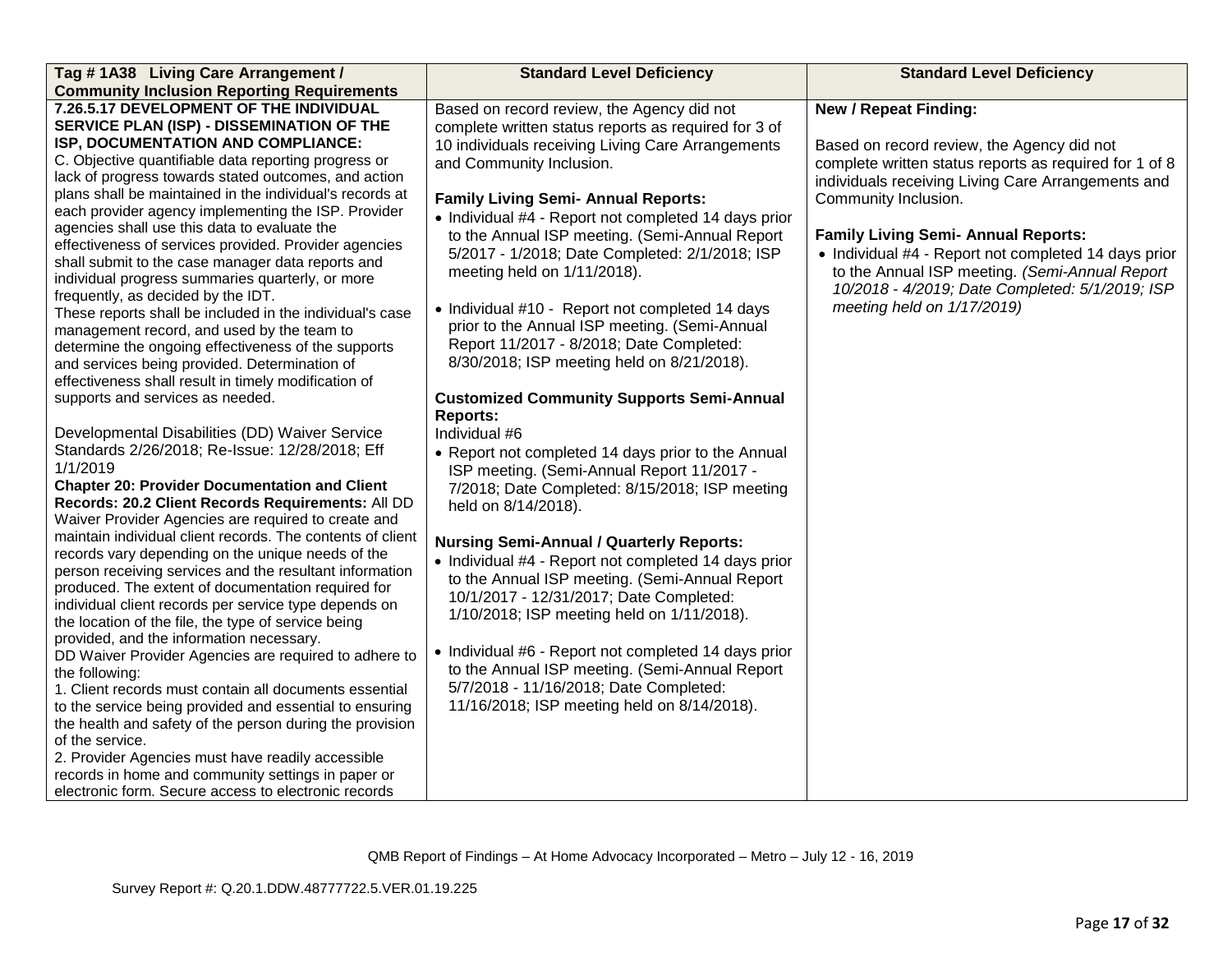| through the Therap web-based system using<br>computers or mobile devices is acceptable.<br>3. Provider Agencies are responsible for ensuring that<br>all plans created by nurses, RDs, therapists or BSCs<br>are present in all needed settings.<br>4. Provider Agencies must maintain records of all<br>documents produced by agency personnel or<br>contractors on behalf of each person, including any<br>routine notes or data, annual assessments, semi-<br>annual reports, evidence of training provided/received,<br>progress notes, and any other interactions for which<br>billing is generated.<br>5. Each Provider Agency is responsible for maintaining<br>the daily or other contact notes documenting the nature<br>and frequency of service delivery, as well as data<br>tracking only for the services provided by their agency.<br>6. The current Client File Matrix found in Appendix A<br>Client File Matrix details the minimum requirements for<br>records to be stored in agency office files, the delivery<br>site, or with DSP while providing services in the<br>community.<br>7. All records pertaining to JCMs must be retained<br>permanently and must be made available to DDSD<br>upon request, upon the termination or expiration of a<br>provider agreement, or upon provider withdrawal from |  |
|-------------------------------------------------------------------------------------------------------------------------------------------------------------------------------------------------------------------------------------------------------------------------------------------------------------------------------------------------------------------------------------------------------------------------------------------------------------------------------------------------------------------------------------------------------------------------------------------------------------------------------------------------------------------------------------------------------------------------------------------------------------------------------------------------------------------------------------------------------------------------------------------------------------------------------------------------------------------------------------------------------------------------------------------------------------------------------------------------------------------------------------------------------------------------------------------------------------------------------------------------------------------------------------------------------------------------------|--|
| services.<br><b>Chapter 19: Provider Reporting Requirements: 19.5</b><br>Semi-Annual Reporting: The semi-annual report<br>provides status updates to life circumstances, health,<br>and progress toward ISP goals and/or goals related to<br>professional and clinical services provided through the<br>DD Waiver. This report is submitted to the CM for<br>review and may guide actions taken by the person's<br>IDT if necessary. Semi-annual reports may be<br>requested by DDSD for QA activities.<br>Semi-annual reports are required as follows:<br>1. DD Waiver Provider Agencies, except AT, EMSP,<br>Supplemental Dental, PRSC, SSE and Crisis Supports,<br>must complete semi-annual reports.<br>2. A Respite Provider Agency must submit a semi-<br>annual progress report to the CM that describes<br>progress on the Action Plan(s) and Desired                                                                                                                                                                                                                                                                                                                                                                                                                                                                 |  |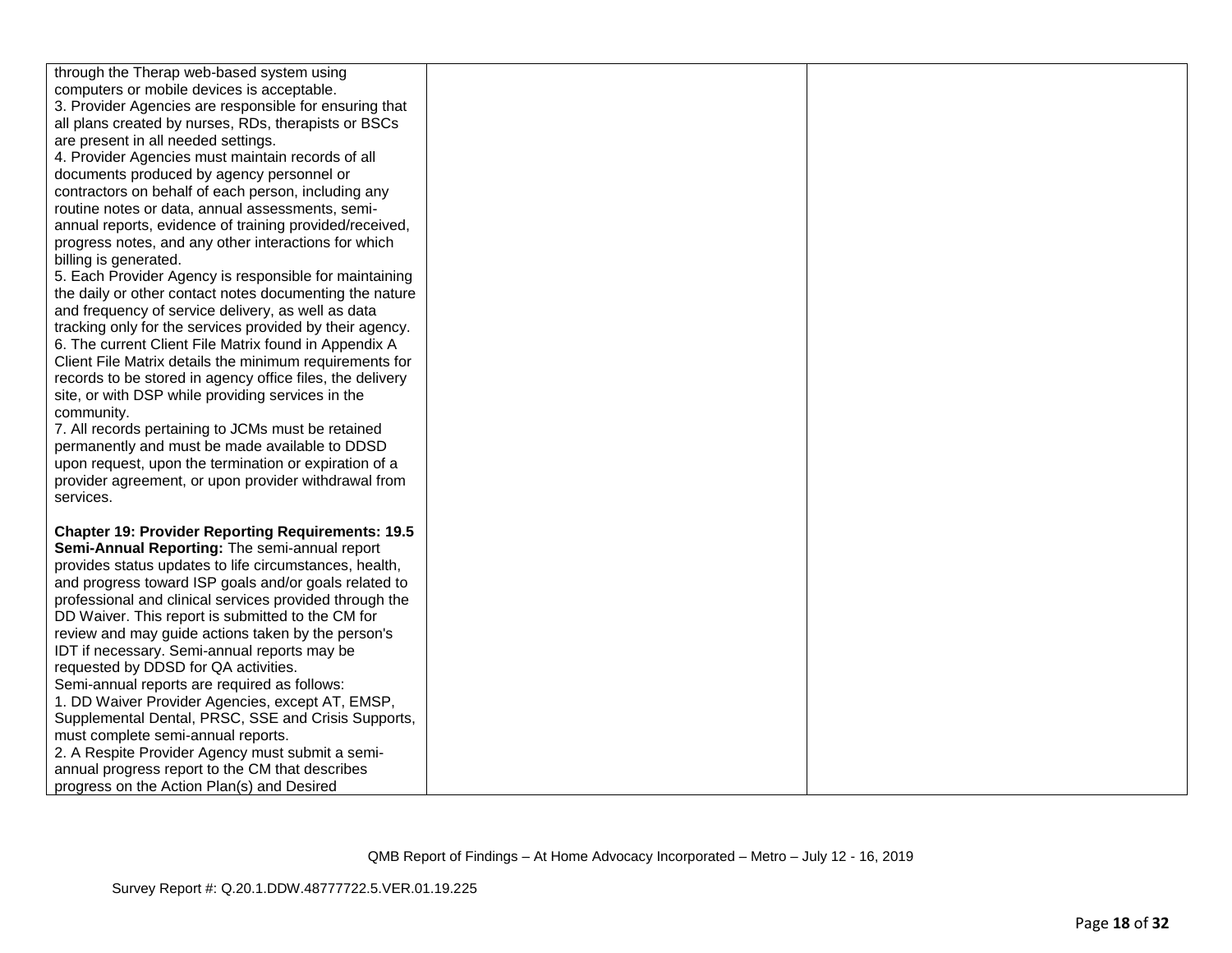| Outcome(s) when Respite is the only service included         |  |
|--------------------------------------------------------------|--|
| in the ISP other than Case Management for an adult           |  |
| age 21 or older.                                             |  |
| 3. The first semi-annual report will cover the time from     |  |
| the start of the person's ISP year until the end of the      |  |
|                                                              |  |
| subsequent six-month period (180 calendar days) and          |  |
| is due ten calendar days after the period ends (190          |  |
| calendar days).                                              |  |
| 4. The second semi-annual report is integrated into the      |  |
| annual report or professional assessment/annual re-          |  |
| evaluation when applicable and is due 14 calendar            |  |
| days prior to the annual ISP meeting.                        |  |
| 5. Semi-annual reports must contain at a minimum             |  |
| written documentation of:                                    |  |
| a. the name of the person and date on each page;             |  |
| b. the timeframe that the report covers;                     |  |
| c. timely completion of relevant activities from ISP         |  |
| Action Plans or clinical service goals during timeframe      |  |
| the report is covering;                                      |  |
| d. a description of progress towards Desired Outcomes        |  |
| in the ISP related to the service provided;                  |  |
| e. a description of progress toward any service specific     |  |
| or treatment goals when applicable (e.g. health related      |  |
| goals for nursing);                                          |  |
| f. significant changes in routine or staffing if applicable; |  |
| g. unusual or significant life events, including significant |  |
| change of health or behavioral health condition;             |  |
| h. the signature of the agency staff responsible for         |  |
| preparing the report; and                                    |  |
| i. any other required elements by service type that are      |  |
| detailed in these standards.                                 |  |
|                                                              |  |
|                                                              |  |
|                                                              |  |
|                                                              |  |
|                                                              |  |
|                                                              |  |
|                                                              |  |
|                                                              |  |
|                                                              |  |
|                                                              |  |
|                                                              |  |
|                                                              |  |
|                                                              |  |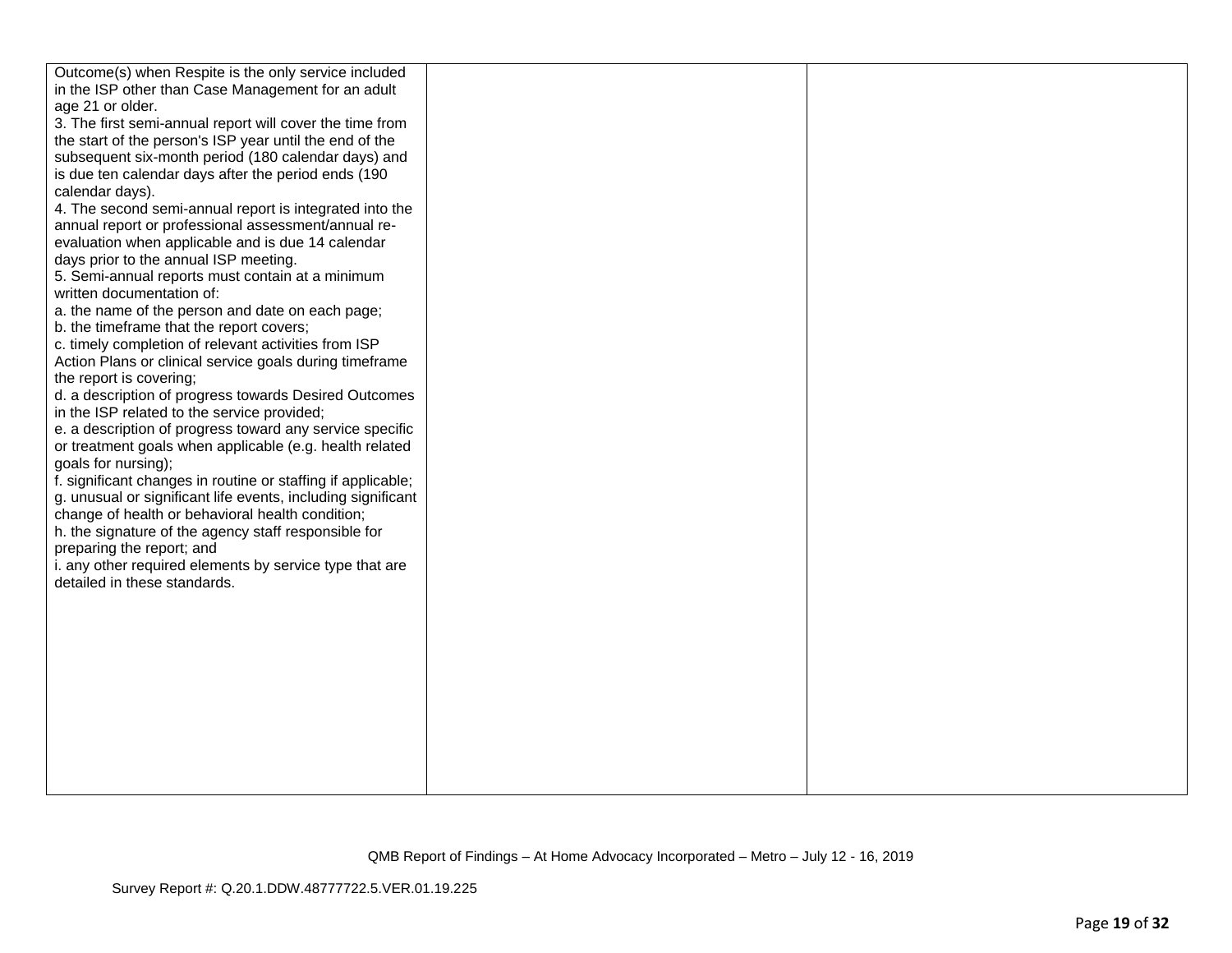| <b>Standard of Care</b>                                                                                                                                 | <b>Routine Survey Deficiencies</b><br>December 3 - 6, 2018 | <b>Verification Survey New and Repeat Deficiencies</b><br>July 12 - 16, 2019 |  |
|---------------------------------------------------------------------------------------------------------------------------------------------------------|------------------------------------------------------------|------------------------------------------------------------------------------|--|
| Service Domain: Qualified Providers - The State monitors non-licensed/non-certified providers to assure adherence to waiver requirements. The State     |                                                            |                                                                              |  |
| implements its policies and procedures for verifying that provider training is conducted in accordance with State requirements and the approved waiver. |                                                            |                                                                              |  |
| Tag #1A20 Direct Support Personnel Training                                                                                                             | <b>Condition of Participation Level Deficiency</b>         | <b>Standard Level Deficiency</b>                                             |  |
| Developmental Disabilities (DD) Waiver Service                                                                                                          | After an analysis of the evidence it has been              | <b>New / Repeat Finding:</b>                                                 |  |
| Standards 2/26/2018; Re-Issue: 12/28/2018; Eff                                                                                                          | determined there is a significant potential for a          |                                                                              |  |
| 1/1/2019                                                                                                                                                | negative outcome to occur.                                 | Based on record review, the Agency did not ensure                            |  |
| Chapter 17: Training Requirements: The purpose                                                                                                          |                                                            | Orientation and Training requirements were met for                           |  |
| of this chapter is to outline requirements for                                                                                                          | Based on record review, the Agency did not ensure          | 1 of 53 Direct Support Personnel.                                            |  |
| completing, reporting and documenting DDSD                                                                                                              | Orientation and Training requirements were met for         |                                                                              |  |
| training requirements for DD Waiver Provider                                                                                                            | 20 of 57 Direct Support Personnel.                         | Review of Direct Support Personnel training records                          |  |
| Agencies as well as requirements for certified                                                                                                          |                                                            | found no evidence of the following required                                  |  |
| trainers or mentors of DDSD Core curriculum                                                                                                             | Review of Direct Support Personnel training records        | DOH/DDSD trainings and certification being                                   |  |
| training.                                                                                                                                               | found no evidence of the following required                | completed:                                                                   |  |
|                                                                                                                                                         | DOH/DDSD trainings and certification being                 |                                                                              |  |
| 17.1 Training Requirements for Direct Support                                                                                                           | completed:                                                 | <b>Assisting with Medication Delivery</b>                                    |  |
| <b>Personnel and Direct Support Supervisors:</b>                                                                                                        |                                                            | $\bullet$ Expired (#541)                                                     |  |
| Direct Support Personnel (DSP) and Direct Support                                                                                                       | <b>First Aid</b>                                           |                                                                              |  |
| Supervisors (DSS) include staff and contractors from                                                                                                    | $\bullet$ Expired (#553)                                   |                                                                              |  |
| agencies providing the following services: Supported                                                                                                    |                                                            |                                                                              |  |
| Living, Family Living, CIHS, IMLS, CCS, CIE and                                                                                                         | • Not Found (#527)                                         |                                                                              |  |
| Crisis Supports.                                                                                                                                        |                                                            |                                                                              |  |
| 1. DSP/DSS must successfully:                                                                                                                           | <b>CPR</b>                                                 |                                                                              |  |
| a. Complete IST requirements in accordance with                                                                                                         |                                                            |                                                                              |  |
| the specifications described in the ISP of each                                                                                                         | • Expired (#553)                                           |                                                                              |  |
| person supported and as outlined in 17.10                                                                                                               |                                                            |                                                                              |  |
| Individual-Specific Training below.                                                                                                                     | • Not Found $(\#527)$                                      |                                                                              |  |
| b. Complete training on DOH-approved ANE                                                                                                                | <b>Assisting with Medication Delivery</b>                  |                                                                              |  |
| reporting procedures in accordance with NMAC                                                                                                            | • Expired (#508, 517, 519, 537, 540, 553, 564)             |                                                                              |  |
| 7.1.14                                                                                                                                                  |                                                            |                                                                              |  |
| c. Complete training in universal precautions. The                                                                                                      | • Not Found (#503, 504, 505, 514, 523, 527, 528,           |                                                                              |  |
| training materials shall meet Occupational Safety                                                                                                       | 534, 541, 543, 545, 557, 563)                              |                                                                              |  |
| and Health Administration (OSHA) requirements                                                                                                           |                                                            |                                                                              |  |
| d. Complete and maintain certification in First Aid                                                                                                     |                                                            |                                                                              |  |
| and CPR. The training materials shall meet OSHA                                                                                                         |                                                            |                                                                              |  |
| requirements/guidelines.                                                                                                                                |                                                            |                                                                              |  |
| e. Complete relevant training in accordance with                                                                                                        |                                                            |                                                                              |  |
| OSHA requirements (if job involves exposure to                                                                                                          |                                                            |                                                                              |  |
| hazardous chemicals).                                                                                                                                   |                                                            |                                                                              |  |
| f. Become certified in a DDSD-approved system of                                                                                                        |                                                            |                                                                              |  |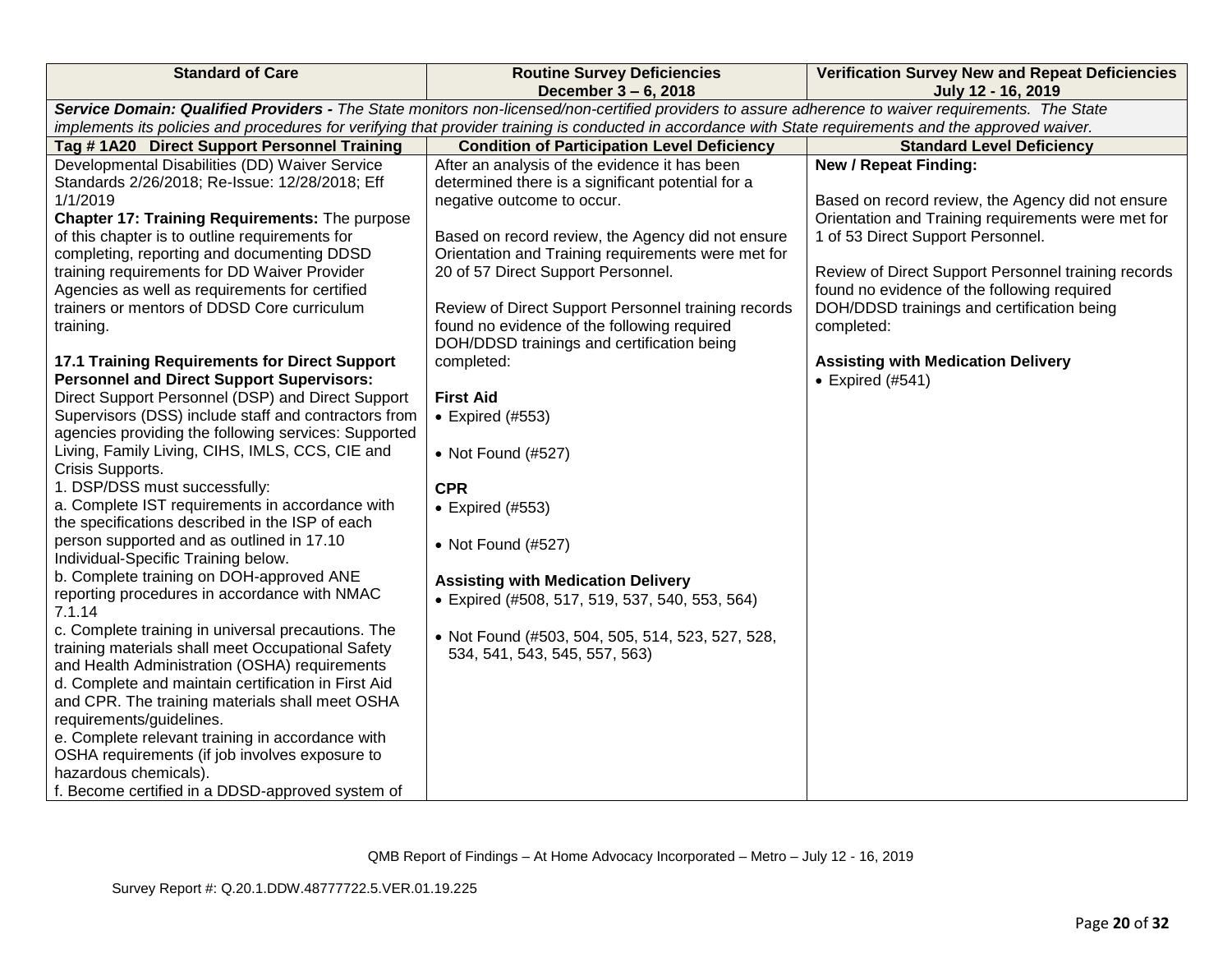| crisis prevention and intervention (e.g., MANDT,<br>Handle with Care, CPI) before using EPR. Agency<br>DSP and DSS shall maintain certification in a<br>DDSD-approved system if any person they support<br>has a BCIP that includes the use of EPR.<br>g. Complete and maintain certification in a DDSD-<br>approved medication course if required to assist with<br>medication delivery.<br>h. Complete training regarding the HIPAA.<br>2. Any staff being used in an emergency to fill in or<br>cover a shift must have at a minimum the DDSD<br>required core trainings and be on shift with a DSP<br>who has completed the relevant IST.                                                    |  |
|--------------------------------------------------------------------------------------------------------------------------------------------------------------------------------------------------------------------------------------------------------------------------------------------------------------------------------------------------------------------------------------------------------------------------------------------------------------------------------------------------------------------------------------------------------------------------------------------------------------------------------------------------------------------------------------------------|--|
| 17.1.2 Training Requirements for Service<br><b>Coordinators (SC): Service Coordinators (SCs)</b><br>refer to staff at agencies providing the following<br>services: Supported Living, Family Living,<br>Customized In-home Supports, Intensive Medical<br>Living, Customized Community Supports,<br>Community Integrated Employment, and Crisis<br>Supports.<br>1. A SC must successfully:<br>a. Complete IST requirements in accordance with<br>the specifications described in the ISP of each<br>person supported, and as outlined in the 17.10<br>Individual-Specific Training below.<br>b. Complete training on DOH-approved ANE<br>reporting procedures in accordance with NMAC<br>7.1.14. |  |
| c. Complete training in universal precautions. The<br>training materials shall meet Occupational Safety<br>and Health Administration (OSHA) requirements.<br>d. Complete and maintain certification in First Aid<br>and CPR. The training materials shall meet OSHA<br>requirements/guidelines.<br>e. Complete relevant training in accordance with<br>OSHA requirements (if job involves exposure to<br>hazardous chemicals).<br>f. Become certified in a DDSD-approved system of<br>crisis prevention and intervention (e.g., MANDT,                                                                                                                                                           |  |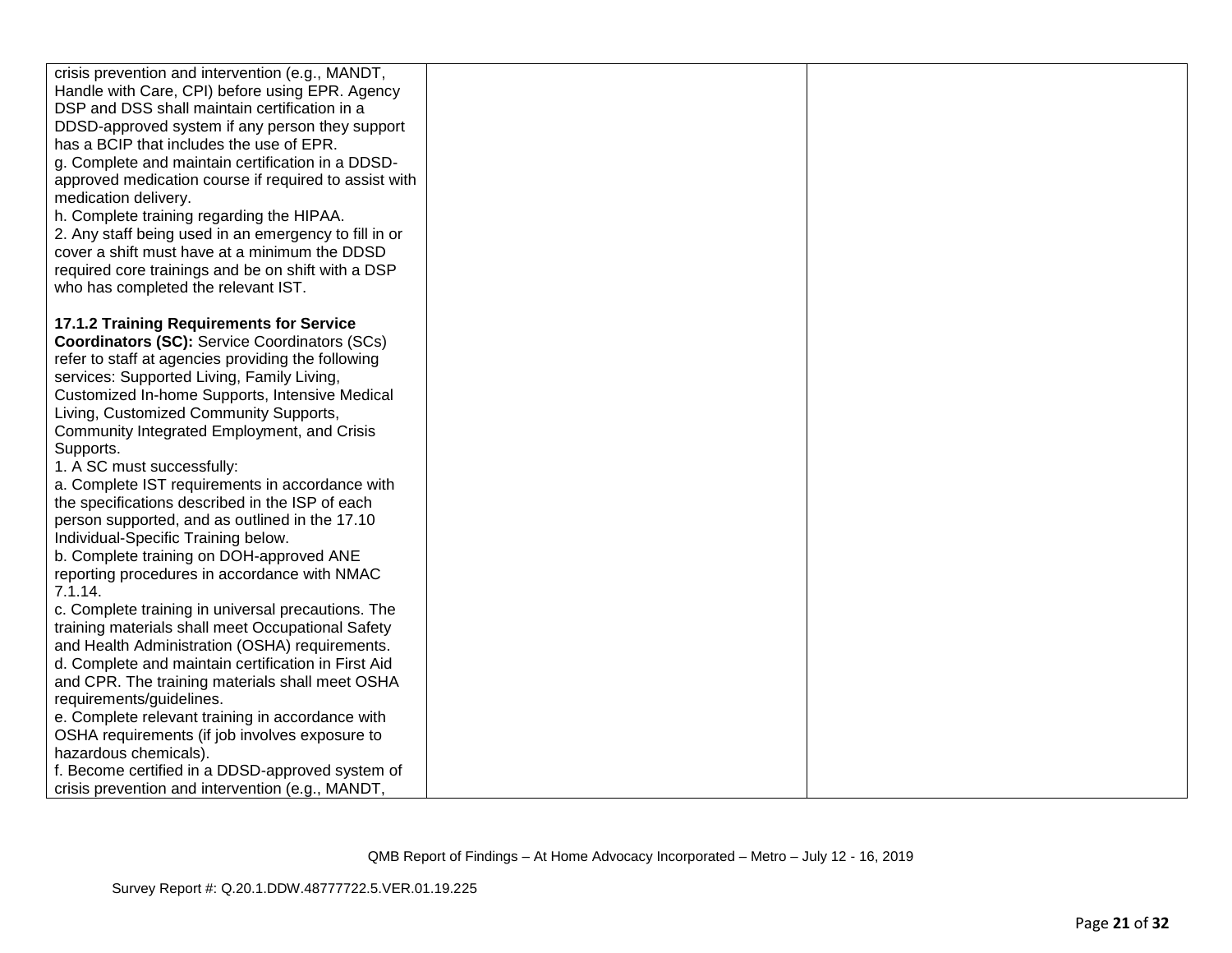| Handle with Care, CPI) before using emergency<br>physical restraint. Agency SC shall maintain<br>certification in a DDSD-approved system if a person<br>they support has a Behavioral Crisis Intervention<br>Plan that includes the use of emergency physical<br>restraint.<br>g. Complete and maintain certification in AWMD if<br>required to assist with medications.<br>h. Complete training regarding the HIPAA.<br>2. Any staff being used in an emergency to fill in or<br>cover a shift must have at a minimum the DDSD<br>required core trainings. |  |
|-------------------------------------------------------------------------------------------------------------------------------------------------------------------------------------------------------------------------------------------------------------------------------------------------------------------------------------------------------------------------------------------------------------------------------------------------------------------------------------------------------------------------------------------------------------|--|
|                                                                                                                                                                                                                                                                                                                                                                                                                                                                                                                                                             |  |
|                                                                                                                                                                                                                                                                                                                                                                                                                                                                                                                                                             |  |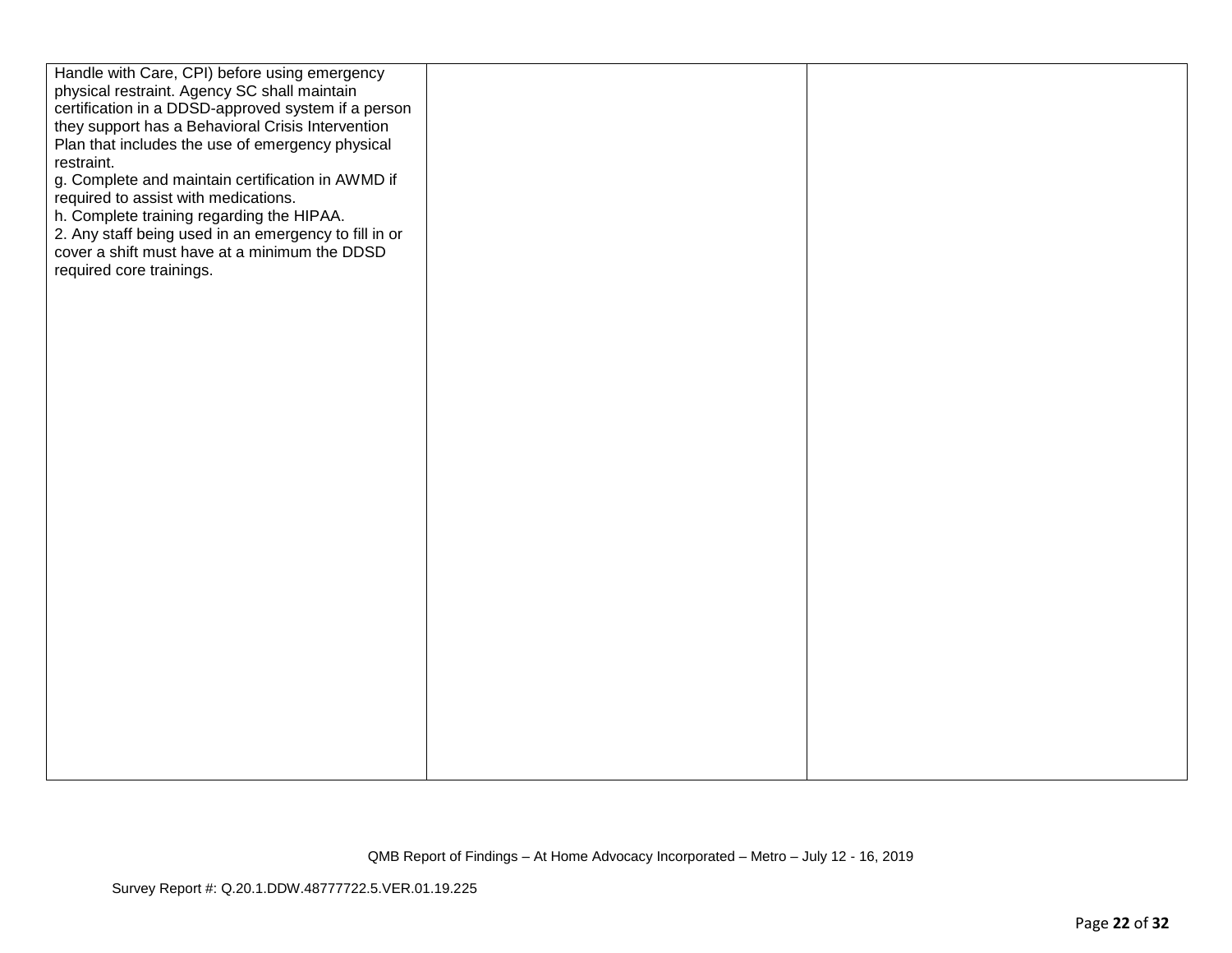| Tag #1A43.1 General Events Reporting -                                                                                                                                                                                                                                                                                                                                                                                                                                                                                                                                                                                                                                                                                                                                                                                                                                                                                                                                                                                                                                                                                                                                                                                                                                                                                                                                                                                                                                                                                                                                                                                                                                                                                                                                                                                                                                                                                                                                                                         | <b>Standard Level Deficiency</b>                                                                                                                                                                                                                                                                                                                                                                                                                                                                                                                                                                                                                                                                                                                                                                                                                                                                                                                                                                                                         | <b>Standard Level Deficiency</b>                                                                                                                                                                                                                                                                                                                                                                                                                                                                                                                                                                                                                                                                  |
|----------------------------------------------------------------------------------------------------------------------------------------------------------------------------------------------------------------------------------------------------------------------------------------------------------------------------------------------------------------------------------------------------------------------------------------------------------------------------------------------------------------------------------------------------------------------------------------------------------------------------------------------------------------------------------------------------------------------------------------------------------------------------------------------------------------------------------------------------------------------------------------------------------------------------------------------------------------------------------------------------------------------------------------------------------------------------------------------------------------------------------------------------------------------------------------------------------------------------------------------------------------------------------------------------------------------------------------------------------------------------------------------------------------------------------------------------------------------------------------------------------------------------------------------------------------------------------------------------------------------------------------------------------------------------------------------------------------------------------------------------------------------------------------------------------------------------------------------------------------------------------------------------------------------------------------------------------------------------------------------------------------|------------------------------------------------------------------------------------------------------------------------------------------------------------------------------------------------------------------------------------------------------------------------------------------------------------------------------------------------------------------------------------------------------------------------------------------------------------------------------------------------------------------------------------------------------------------------------------------------------------------------------------------------------------------------------------------------------------------------------------------------------------------------------------------------------------------------------------------------------------------------------------------------------------------------------------------------------------------------------------------------------------------------------------------|---------------------------------------------------------------------------------------------------------------------------------------------------------------------------------------------------------------------------------------------------------------------------------------------------------------------------------------------------------------------------------------------------------------------------------------------------------------------------------------------------------------------------------------------------------------------------------------------------------------------------------------------------------------------------------------------------|
| <b>Individual Reporting</b>                                                                                                                                                                                                                                                                                                                                                                                                                                                                                                                                                                                                                                                                                                                                                                                                                                                                                                                                                                                                                                                                                                                                                                                                                                                                                                                                                                                                                                                                                                                                                                                                                                                                                                                                                                                                                                                                                                                                                                                    |                                                                                                                                                                                                                                                                                                                                                                                                                                                                                                                                                                                                                                                                                                                                                                                                                                                                                                                                                                                                                                          |                                                                                                                                                                                                                                                                                                                                                                                                                                                                                                                                                                                                                                                                                                   |
| Developmental Disabilities (DD) Waiver Service<br>Standards 2/26/2018; Re-Issue: 12/28/2018; Eff<br>1/1/2019<br><b>Chapter 19: Provider Reporting Requirements:</b><br>19.2 General Events Reporting (GER): The purpose<br>of General Events Reporting (GER) is to report, track<br>and analyze events, which pose a risk to adults in the<br>DD Waiver program, but do not meet criteria for ANE or<br>other reportable incidents as defined by the IMB.<br>Analysis of GER is intended to identify emerging<br>patterns so that preventative action can be taken at the<br>individual, Provider Agency, regional and statewide<br>level. On a quarterly and annual basis, DDSD analyzes<br>GER data at the provider, regional and statewide levels<br>to identify any patterns that warrant intervention.<br>Provider Agency use of GER in Therap is required as<br>follows:<br>1. DD Waiver Provider Agencies approved to provide<br>Customized In- Home Supports, Family Living, IMLS,<br>Supported Living, Customized Community Supports,<br>Community Integrated Employment, Adult Nursing and<br>Case Management must use GER in the Therap<br>system.<br>2. DD Waiver Provider Agencies referenced above are<br>responsible for entering specified information into the<br>GER section of the secure website operated under<br>contract by Therap according to the GER Reporting<br>Requirements in Appendix B GER Requirements.<br>3. At the Provider Agency's discretion additional<br>events, which are not required by DDSD, may also be<br>tracked within the GER section of Therap.<br>4. GER does not replace a Provider Agency's<br>obligations to report ANE or other reportable incidents<br>as described in Chapter 18: Incident Management<br>System.<br>5. GER does not replace a Provider Agency's<br>obligations related to healthcare coordination,<br>modifications to the ISP, or any other risk management<br>and QI activities.<br>Appendix B GER Requirements: DDSD is pleased to | Based on record review, the Agency did not follow<br>the General Events Reporting requirements as<br>indicated by the policy for 2 of 10 individuals.<br>The following General Events Reporting records<br>contained evidence that indicated the General<br>Events Report was not entered and / or approved<br>within 2 business days:<br>Individual #9<br>• General Events Report (GER) indicates on<br>8/14/208 the Individual went to urgent care. (UTI).<br>GER was pending approval.<br>• General Events Report (GER) indicates on<br>6/16/2018 the Individual went to hospital.<br>(Hospital). GER was pending approval.<br>• General Events Report (GER) indicates on<br>6/15/208. (Injury). GER was pending approval.<br>• General Events Report (GER) indicates on<br>1/12/2018 the Individual eloped. (Elopement).<br>GER was pending approval.<br>Individual #10<br>• General Events Report (GER) indicates on<br>8/9/2018 the Individual went to the emergency<br>room. (Blood pressure). GER was approved on<br>10/15/2018. | <b>New / Repeat Findings:</b><br>Based on record review, the Agency did not follow<br>the General Events Reporting requirements as<br>indicated by the policy for 2 of 8 individuals.<br>The following General Events Reporting records<br>contained evidence that indicated the General<br>Events Report was not entered and / or approved<br>within 2 business days:<br>Individual #1<br>• General Events Report (GER) indicates on<br>3/22/2019 the Individual was taken to the hospital.<br>(Hospital). GER was approved 4/2/2019.<br>Individual #10<br>• General Events Report (GER) indicates on<br>3/12/2019 the Individual went to urgent care.<br>(Hospital). GER was approved 4/2/2019. |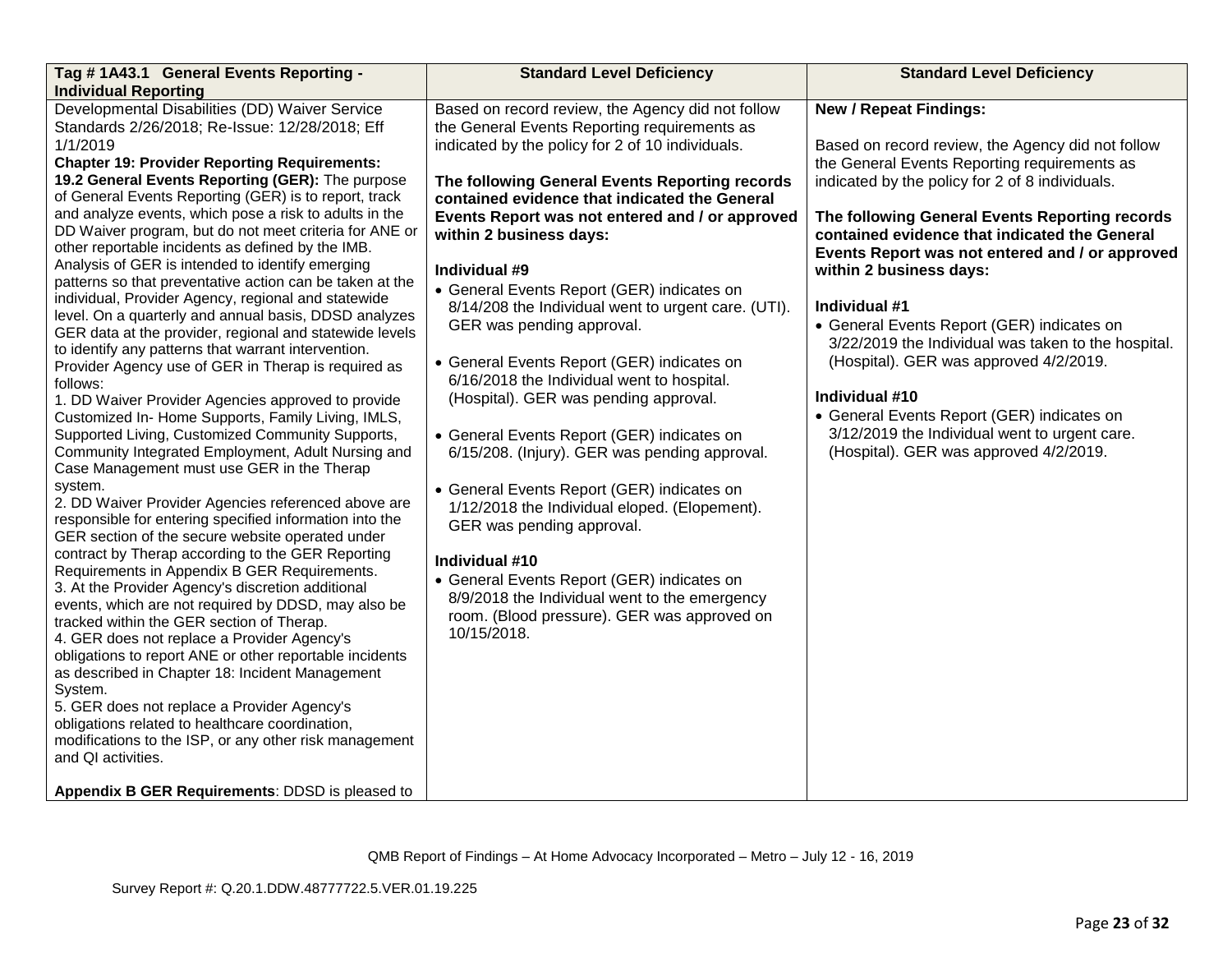| introduce the revised General Events Reporting (GER),            |  |
|------------------------------------------------------------------|--|
| requirements. There are two important changes related            |  |
| to medication error reporting:                                   |  |
| 1. Effective immediately, DDSD requires ALL                      |  |
| medication errors be entered into Therap GER with the            |  |
| exception of those required to be reported to Division of        |  |
| Health Improvement-Incident Management Bureau.                   |  |
| 2. No alternative methods for reporting are permitted.           |  |
| The following events need to be reported in the                  |  |
| Therap GER:                                                      |  |
| - Emergency Room/Urgent Care/Emergency Medical                   |  |
| Services                                                         |  |
| - Falls Without Injury                                           |  |
| - Injury (including Falls, Choking, Skin Breakdown and           |  |
| Infection)                                                       |  |
| - Law Enforcement Use                                            |  |
| - Medication Errors                                              |  |
| - Medication Documentation Errors                                |  |
| - Missing Person/Elopement                                       |  |
| - Out of Home Placement- Medical: Hospitalization,               |  |
| Long Term Care, Skilled Nursing or Rehabilitation                |  |
| <b>Facility Admission</b>                                        |  |
| - PRN Psychotropic Medication<br>- Restraint Related to Behavior |  |
| - Suicide Attempt or Threat                                      |  |
| Entry Guidance: Provider Agencies must complete the              |  |
| following sections of the GER with detailed information:         |  |
| profile information, event information, other event              |  |
| information, general information, notification, actions          |  |
| taken or planned, and the review follow up comments              |  |
| section. Please attach any pertinent external                    |  |
| documents such as discharge summary, medical                     |  |
| consultation form, etc. Provider Agencies must enter             |  |
| and approve GERs within 2 business days with the                 |  |
| exception of Medication Errors which must be entered             |  |
| into GER on at least a monthly basis.                            |  |
|                                                                  |  |
|                                                                  |  |
|                                                                  |  |
|                                                                  |  |
|                                                                  |  |
|                                                                  |  |
|                                                                  |  |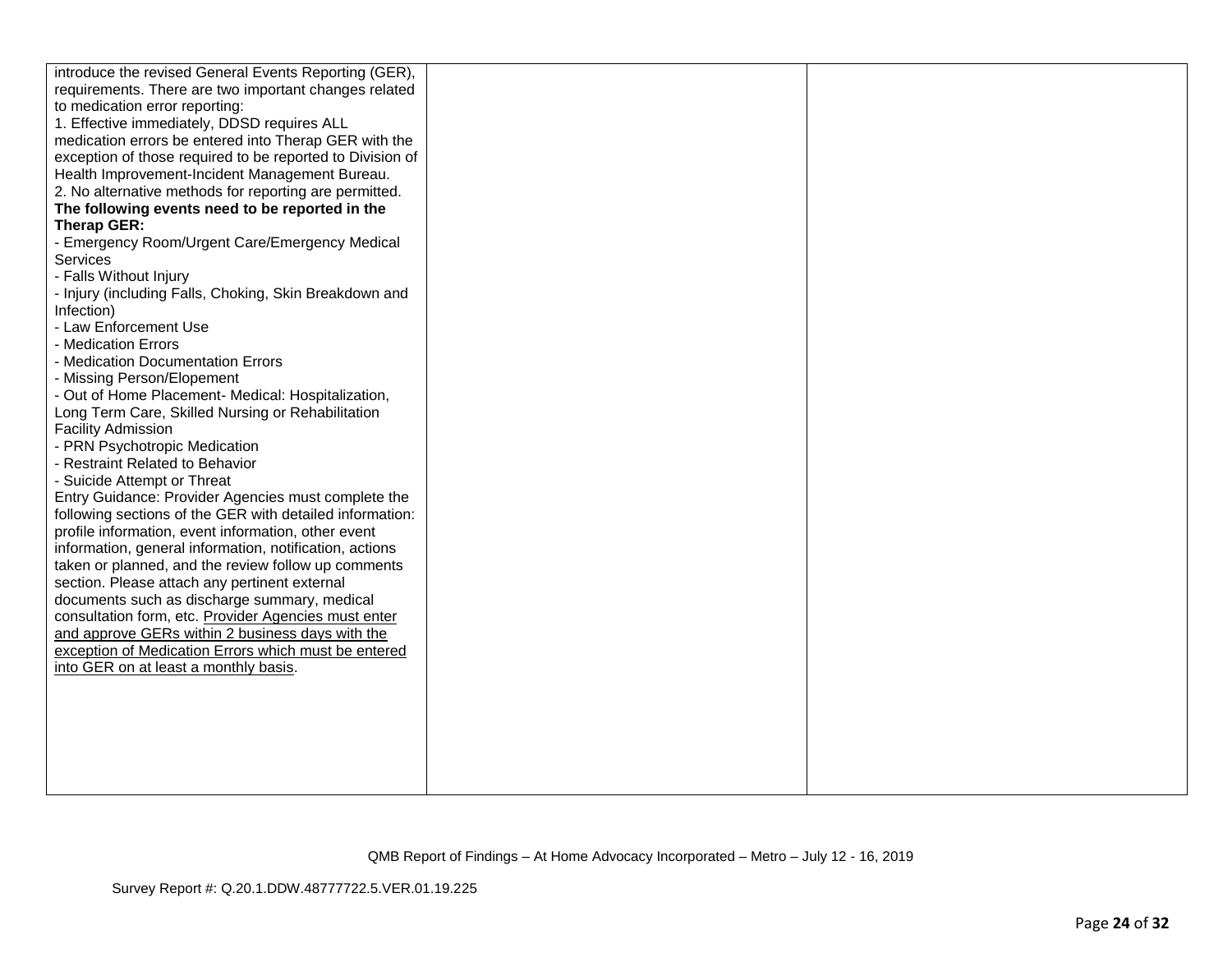| <b>Standard of Care</b>                                                                                                                                                                                                                                                                                               | <b>Routine Survey Deficiencies</b>                 | <b>Verification Survey New and Repeat Deficiencies</b> |  |
|-----------------------------------------------------------------------------------------------------------------------------------------------------------------------------------------------------------------------------------------------------------------------------------------------------------------------|----------------------------------------------------|--------------------------------------------------------|--|
| December 3 - 6, 2018                                                                                                                                                                                                                                                                                                  |                                                    | July 12 - 16, 2019                                     |  |
| Service Domain: Health and Welfare - The state, on an ongoing basis, identifies, addresses and seeks to prevent occurrences of abuse, neglect and exploitation.<br>Individuals shall be afforded their basic human rights. The provider supports individuals to access needed healthcare services in a timely manner. |                                                    |                                                        |  |
| Tag #1A09.0 Medication Delivery Routine<br><b>Standard Level Deficiency</b><br><b>Standard Level Deficiency</b>                                                                                                                                                                                                       |                                                    |                                                        |  |
| <b>Medication Administration</b>                                                                                                                                                                                                                                                                                      |                                                    |                                                        |  |
| Developmental Disabilities (DD) Waiver Service                                                                                                                                                                                                                                                                        | Medication Administration Records (MAR) were       | <b>New / Repeat Finding:</b>                           |  |
| Standards 2/26/2018; Re-Issue: 12/28/2018; Eff                                                                                                                                                                                                                                                                        | reviewed for the months of November and            |                                                        |  |
| 1/1/2019                                                                                                                                                                                                                                                                                                              | December 2018.                                     | Medication Administration Records (MAR) were           |  |
| <b>Chapter 20: Provider Documentation and Client</b>                                                                                                                                                                                                                                                                  |                                                    | reviewed for the months of May and June 2019.          |  |
| <b>Records 20.6 Medication Administration Record</b>                                                                                                                                                                                                                                                                  | Based on record review, 1 of 10 individuals had    |                                                        |  |
| (MAR): A current Medication Administration                                                                                                                                                                                                                                                                            | Medication Administration Records (MAR), which     | Based on record review, 1 of 8 individuals had         |  |
| Record (MAR) must be maintained in all settings                                                                                                                                                                                                                                                                       | contained missing medications entries and/or other | Medication Administration Records (MAR), which         |  |
| where medications or treatments are delivered.                                                                                                                                                                                                                                                                        | errors:                                            | contained missing medications entries and/or other     |  |
| Family Living Providers may opt not to use MARs if                                                                                                                                                                                                                                                                    |                                                    | errors:                                                |  |
| they are the sole provider who supports the person                                                                                                                                                                                                                                                                    | Individual #5:                                     |                                                        |  |
| with medications or treatments. However, if there                                                                                                                                                                                                                                                                     | November 2018                                      | Individual #4:                                         |  |
| are services provided by unrelated DSP, ANS for                                                                                                                                                                                                                                                                       | Medication Administration Records did not contain  | <b>June 2019</b>                                       |  |
| Medication Oversight must be budgeted, and a MAR                                                                                                                                                                                                                                                                      | the dosage for the following medications:          | Medication Administration Records did not contain      |  |
| must be created and used by the DSP.                                                                                                                                                                                                                                                                                  | • Vitamin D 1000IU                                 | the diagnosis for which the medication is              |  |
| Primary and Secondary Provider Agencies are                                                                                                                                                                                                                                                                           |                                                    | prescribed:                                            |  |
| responsible for:                                                                                                                                                                                                                                                                                                      | • Baclofen 10 mg                                   | • Citalopram 10 mg 2 tablets (1 time daily)            |  |
| 1. Creating and maintaining either an electronic or                                                                                                                                                                                                                                                                   |                                                    |                                                        |  |
| paper MAR in their service setting. Provider                                                                                                                                                                                                                                                                          | • Ranitidine 150 mg                                |                                                        |  |
| Agencies may use the MAR in Therap, but are not<br>mandated to do so.                                                                                                                                                                                                                                                 |                                                    |                                                        |  |
| 2. Continually communicating any changes about                                                                                                                                                                                                                                                                        | December 2018                                      |                                                        |  |
| medications and treatments between Provider                                                                                                                                                                                                                                                                           | Medication Administration Records did not contain  |                                                        |  |
| Agencies to assure health and safety.                                                                                                                                                                                                                                                                                 | the dosage for the following medications:          |                                                        |  |
| 8. Including the following on the MAR:                                                                                                                                                                                                                                                                                | • Vitamin D 1000IU                                 |                                                        |  |
| a. The name of the person, a transcription of the                                                                                                                                                                                                                                                                     |                                                    |                                                        |  |
| physician's or licensed health care provider's orders                                                                                                                                                                                                                                                                 | • Baclofen 10 mg                                   |                                                        |  |
| including the brand and generic names for all                                                                                                                                                                                                                                                                         |                                                    |                                                        |  |
| ordered routine and PRN medications or treatments,                                                                                                                                                                                                                                                                    | • Ranitidine 150 mg                                |                                                        |  |
| and the diagnoses for which the medications or                                                                                                                                                                                                                                                                        |                                                    |                                                        |  |
| treatments are prescribed;                                                                                                                                                                                                                                                                                            |                                                    |                                                        |  |
| b. The prescribed dosage, frequency and method or                                                                                                                                                                                                                                                                     |                                                    |                                                        |  |
| route of administration; times and dates of                                                                                                                                                                                                                                                                           |                                                    |                                                        |  |
| administration for all ordered routine or PRN                                                                                                                                                                                                                                                                         |                                                    |                                                        |  |
| prescriptions or treatments; over the counter (OTC)                                                                                                                                                                                                                                                                   |                                                    |                                                        |  |
| or "comfort" medications or treatments and all self-                                                                                                                                                                                                                                                                  |                                                    |                                                        |  |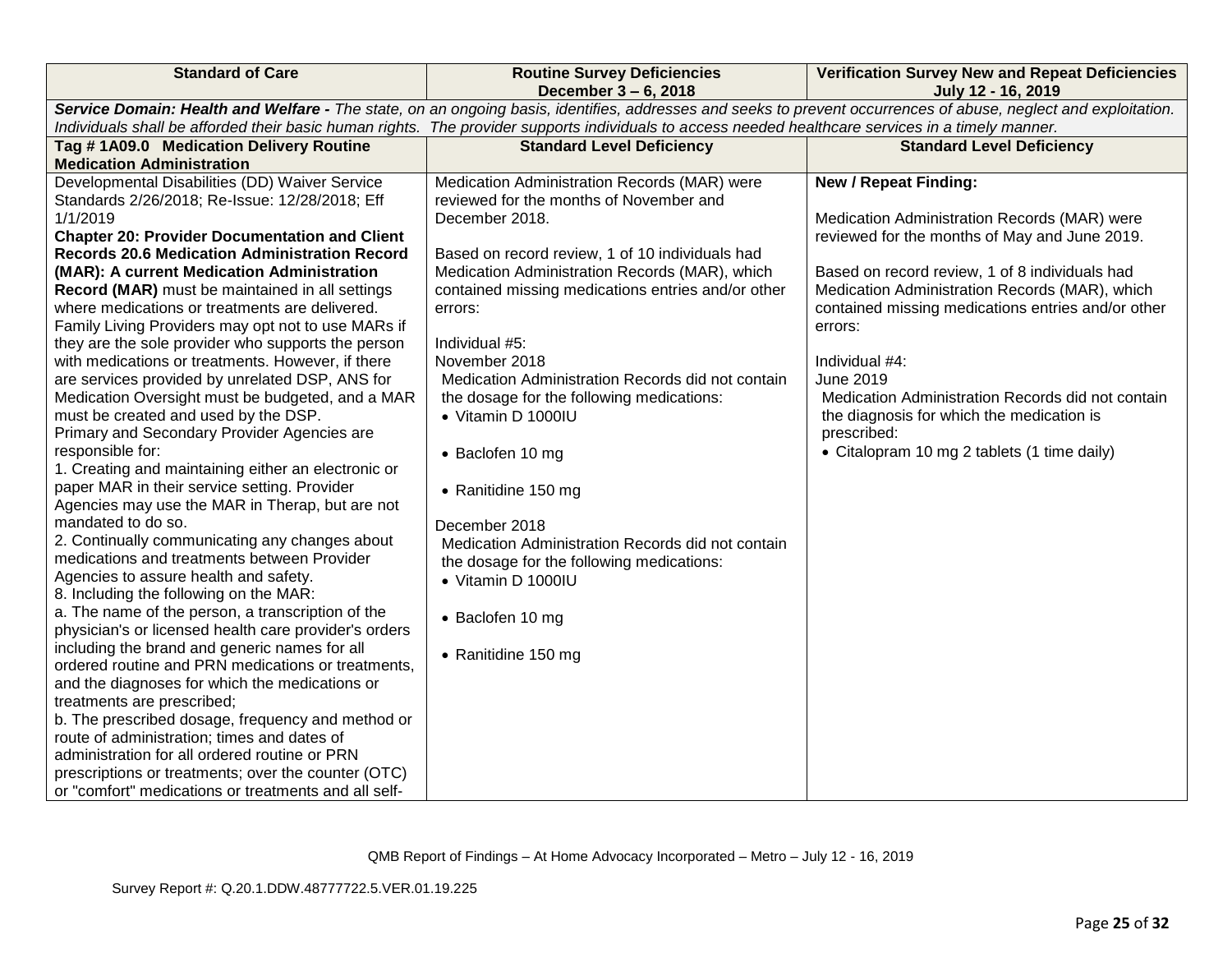| selected herbal or vitamin therapy;<br>c. Documentation of all time limited or discontinued<br>medications or treatments; |  |
|---------------------------------------------------------------------------------------------------------------------------|--|
| d. The initials of the individual administering or                                                                        |  |
| assisting with the medication delivery and a                                                                              |  |
| signature page or electronic record that designates                                                                       |  |
| the full name corresponding to the initials;                                                                              |  |
| e. Documentation of refused, missed, or held                                                                              |  |
| medications or treatments;                                                                                                |  |
| f. Documentation of any allergic reaction that                                                                            |  |
| occurred due to medication or treatments; and                                                                             |  |
| g. For PRN medications or treatments:                                                                                     |  |
| i. instructions for the use of the PRN medication or<br>treatment which must include observable                           |  |
| signs/symptoms or circumstances in which the                                                                              |  |
| medication or treatment is to be used and the                                                                             |  |
| number of doses that may be used in a 24-hour                                                                             |  |
| period;                                                                                                                   |  |
| ii. clear documentation that the DSP contacted the                                                                        |  |
| agency nurse prior to assisting with the medication                                                                       |  |
| or treatment, unless the DSP is a Family Living                                                                           |  |
| Provider related by affinity of consanguinity; and                                                                        |  |
| iii. documentation of the effectiveness of the PRN                                                                        |  |
| medication or treatment.                                                                                                  |  |
|                                                                                                                           |  |
| <b>Chapter 10 Living Care Arrangements</b><br>10.3.4 Medication Assessment and Delivery:                                  |  |
| Living Supports Provider Agencies must support and                                                                        |  |
| comply with:                                                                                                              |  |
| 1. the processes identified in the DDSD AWMD                                                                              |  |
| training;                                                                                                                 |  |
| 2. the nursing and DSP functions identified in the                                                                        |  |
| Chapter 13.3 Part 2- Adult Nursing Services;                                                                              |  |
| 3. all Board of Pharmacy regulations as noted in                                                                          |  |
| Chapter 16.5 Board of Pharmacy; and                                                                                       |  |
| 4. documentation requirements in a Medication                                                                             |  |
| Administration Record (MAR) as described in<br>Chapter 20.6 Medication Administration Record                              |  |
| (MAR)                                                                                                                     |  |
|                                                                                                                           |  |
|                                                                                                                           |  |
|                                                                                                                           |  |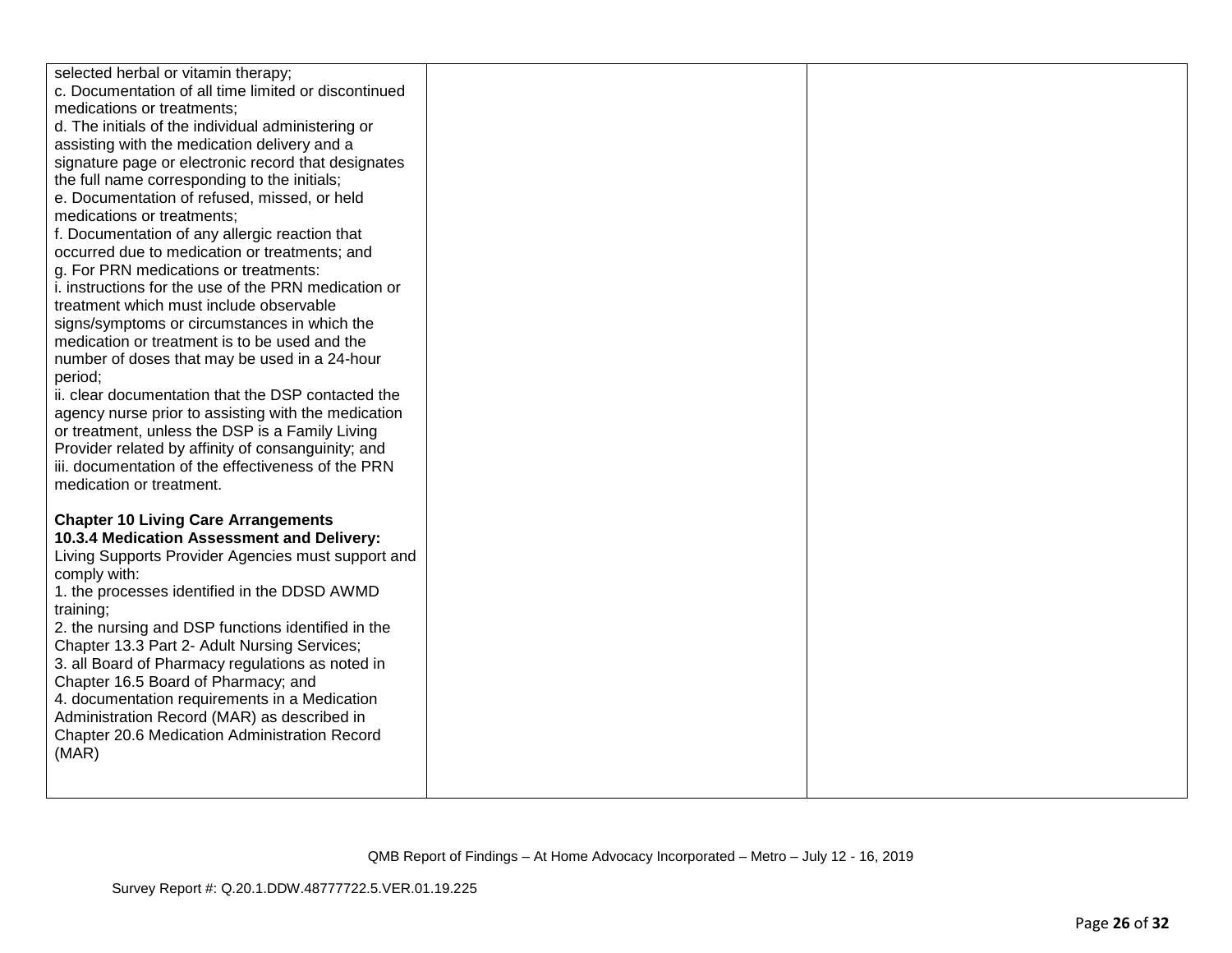| <b>Standard of Care</b>                                                                                                                                                           | <b>Routine Survey Deficiencies</b><br>December 3 - 6, 2018                                                                                                                                                                                                                                                     | <b>Verification Survey New and Repeat Deficiencies</b> |  |  |
|-----------------------------------------------------------------------------------------------------------------------------------------------------------------------------------|----------------------------------------------------------------------------------------------------------------------------------------------------------------------------------------------------------------------------------------------------------------------------------------------------------------|--------------------------------------------------------|--|--|
| July 12 - 16, 2019<br>Service Domain: Service Plans: ISP Implementation - Services are delivered in accordance with the service plan, including type, scope, amount, duration and |                                                                                                                                                                                                                                                                                                                |                                                        |  |  |
| frequency specified in the service plan.                                                                                                                                          |                                                                                                                                                                                                                                                                                                                |                                                        |  |  |
| Tag #1A08 Administrative Case File (Other                                                                                                                                         | <b>Standard Level Deficiency</b><br><b>COMPLETE</b>                                                                                                                                                                                                                                                            |                                                        |  |  |
| <b>Required Documents)</b>                                                                                                                                                        |                                                                                                                                                                                                                                                                                                                |                                                        |  |  |
|                                                                                                                                                                                   |                                                                                                                                                                                                                                                                                                                |                                                        |  |  |
| Tag #1A08.1 Administrative and Residential                                                                                                                                        | <b>Standard Level Deficiency</b>                                                                                                                                                                                                                                                                               | <b>COMPLETE</b>                                        |  |  |
| <b>Case File: Progress Notes</b>                                                                                                                                                  |                                                                                                                                                                                                                                                                                                                |                                                        |  |  |
|                                                                                                                                                                                   |                                                                                                                                                                                                                                                                                                                |                                                        |  |  |
| Tag #1A08.3 Administrative Case File:                                                                                                                                             | <b>Condition of Participation Level Deficiency</b>                                                                                                                                                                                                                                                             | <b>COMPLETE</b>                                        |  |  |
| <b>Individual Service Plan/ISP Components</b>                                                                                                                                     |                                                                                                                                                                                                                                                                                                                |                                                        |  |  |
| Tag #1A32.2 Individual Service Plan                                                                                                                                               | <b>Standard Level Deficiency</b>                                                                                                                                                                                                                                                                               | <b>COMPLETE</b>                                        |  |  |
| Implementation (Residential Implementation)                                                                                                                                       |                                                                                                                                                                                                                                                                                                                |                                                        |  |  |
|                                                                                                                                                                                   |                                                                                                                                                                                                                                                                                                                |                                                        |  |  |
| Tag # IS04 Community Life Engagement                                                                                                                                              | <b>Standard Level Deficiency</b>                                                                                                                                                                                                                                                                               | <b>COMPLETE</b>                                        |  |  |
|                                                                                                                                                                                   |                                                                                                                                                                                                                                                                                                                |                                                        |  |  |
| Tag # LS14 Residential Service Delivery Site                                                                                                                                      | <b>Condition of Participation Level Deficiency</b>                                                                                                                                                                                                                                                             | <b>COMPLETE</b>                                        |  |  |
| Case File (ISP and Healthcare requirements)                                                                                                                                       |                                                                                                                                                                                                                                                                                                                |                                                        |  |  |
|                                                                                                                                                                                   |                                                                                                                                                                                                                                                                                                                |                                                        |  |  |
| Tag # LS14.1 Residential Service Delivery Site                                                                                                                                    | <b>Standard Level Deficiency</b>                                                                                                                                                                                                                                                                               | <b>COMPLETE</b>                                        |  |  |
| <b>Case File (Other Required Documentation)</b>                                                                                                                                   |                                                                                                                                                                                                                                                                                                                |                                                        |  |  |
|                                                                                                                                                                                   |                                                                                                                                                                                                                                                                                                                |                                                        |  |  |
|                                                                                                                                                                                   | Service Domain: Qualified Providers - The State monitors non-licensed/non-certified providers to assure adherence to waiver requirements. The State<br>implements its policies and procedures for verifying that provider training is conducted in accordance with State requirements and the approved waiver. |                                                        |  |  |
| Tag #1A22 Agency Personnel Competency                                                                                                                                             | <b>Condition of Participation Level Deficiency</b>                                                                                                                                                                                                                                                             | <b>COMPLETE</b>                                        |  |  |
|                                                                                                                                                                                   |                                                                                                                                                                                                                                                                                                                |                                                        |  |  |
| Tag #1A25 and 1A25.1 Caregiver Criminal History                                                                                                                                   | <b>Standard Level Deficiency</b>                                                                                                                                                                                                                                                                               | <b>COMPLETE</b>                                        |  |  |
| <b>Screening</b>                                                                                                                                                                  |                                                                                                                                                                                                                                                                                                                |                                                        |  |  |
|                                                                                                                                                                                   |                                                                                                                                                                                                                                                                                                                |                                                        |  |  |
| Tag #1A26 and 1A26.1 Consolidated On-line                                                                                                                                         | <b>Standard Level Deficiency</b>                                                                                                                                                                                                                                                                               | <b>COMPLETE</b>                                        |  |  |
| <b>Registry Employee Abuse Registry</b>                                                                                                                                           |                                                                                                                                                                                                                                                                                                                |                                                        |  |  |
| Service Domain: Health and Welfare - The state, on an ongoing basis, identifies, addresses and seeks to prevent occurrences of abuse, neglect and                                 |                                                                                                                                                                                                                                                                                                                |                                                        |  |  |
| exploitation. Individuals shall be afforded their basic human rights. The provider supports individuals to access needed healthcare services in a timely manner.                  |                                                                                                                                                                                                                                                                                                                |                                                        |  |  |
| Tag #1A05 General Provider                                                                                                                                                        | <b>Condition of Participation Level Deficiency</b>                                                                                                                                                                                                                                                             | <b>COMPLETE</b>                                        |  |  |
| <b>Requirements/Agency Policy and Procedures</b>                                                                                                                                  |                                                                                                                                                                                                                                                                                                                |                                                        |  |  |
| <b>Requirements</b>                                                                                                                                                               |                                                                                                                                                                                                                                                                                                                |                                                        |  |  |
|                                                                                                                                                                                   |                                                                                                                                                                                                                                                                                                                |                                                        |  |  |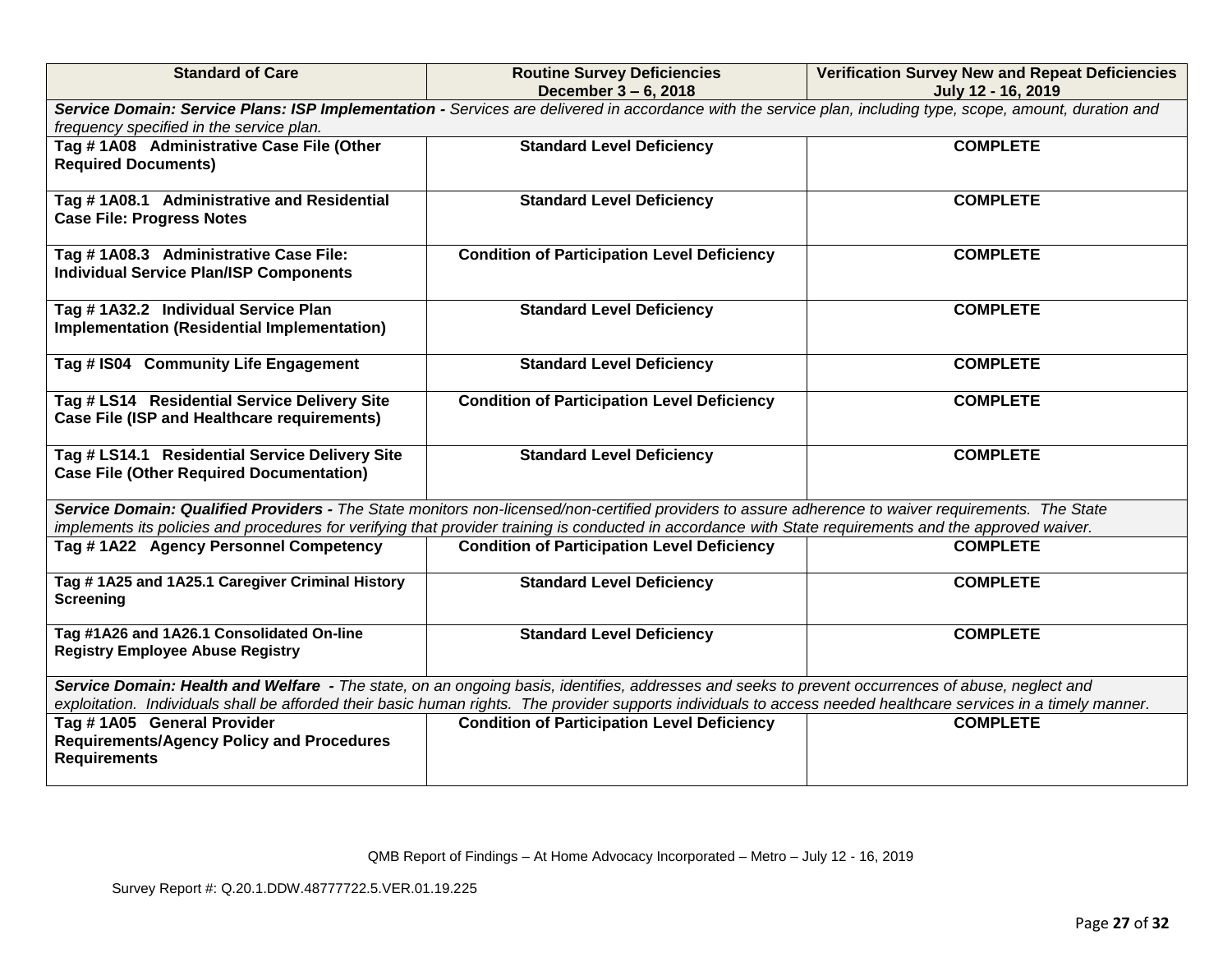| Tag #1A08.2 Administrative Case File:                       | <b>Condition of Participation Level Deficiency</b>                                                                                                    | <b>COMPLETE</b> |
|-------------------------------------------------------------|-------------------------------------------------------------------------------------------------------------------------------------------------------|-----------------|
| <b>Healthcare Requirements &amp; Follow-up</b>              |                                                                                                                                                       |                 |
|                                                             |                                                                                                                                                       | <b>COMPLETE</b> |
| Tag #1A09 Medication Delivery - Routine                     | <b>Standard Level Deficiency</b>                                                                                                                      |                 |
| <b>Medication Administration</b>                            |                                                                                                                                                       |                 |
| Tag #1A09.1 Medication Delivery - PRN                       | <b>Condition of Participation Level Deficiency</b>                                                                                                    | <b>COMPLETE</b> |
| <b>Medication Administration</b>                            |                                                                                                                                                       |                 |
| Tag # 1A15.2 Administrative Case File:                      | <b>Condition of Participation Level Deficiency</b>                                                                                                    | <b>COMPLETE</b> |
| <b>Healthcare Documentation (Therap and Required)</b>       |                                                                                                                                                       |                 |
| Plans)                                                      |                                                                                                                                                       |                 |
| Tag #1A31 Client Rights/Human Rights                        | <b>Condition of Participation Level Deficiency</b>                                                                                                    | <b>COMPLETE</b> |
|                                                             |                                                                                                                                                       |                 |
| Tag #1A33 Board of Pharmacy: Med. Storage                   | <b>Standard Level Deficiency</b>                                                                                                                      | <b>COMPLETE</b> |
|                                                             |                                                                                                                                                       |                 |
| Tag #1A33.1 Board of Pharmacy - License                     | <b>Standard Level Deficiency</b>                                                                                                                      | <b>COMPLETE</b> |
|                                                             |                                                                                                                                                       |                 |
| Tag # LS06 Family Living Requirements                       | <b>Standard Level Deficiency</b>                                                                                                                      | <b>COMPLETE</b> |
|                                                             |                                                                                                                                                       |                 |
| Tag # LS25 Residential Health and Safety                    |                                                                                                                                                       | <b>COMPLETE</b> |
|                                                             | <b>Standard Level Deficiency</b>                                                                                                                      |                 |
| (Supported Living & Family Living)                          |                                                                                                                                                       |                 |
|                                                             | Service Domain: Medicaid Billing/Reimbursement - State financial oversight exists to assure that claims are coded and paid for in accordance with the |                 |
| reimbursement methodology specified in the approved waiver. |                                                                                                                                                       |                 |
| Tag # IS30 Customized Community Supports                    | <b>Standard Level Deficiency</b>                                                                                                                      | <b>COMPLETE</b> |
| <b>Reimbursement</b>                                        |                                                                                                                                                       |                 |
| Tag # LS27 Family Living Reimbursement                      | <b>Standard Level Deficiency</b>                                                                                                                      | <b>COMPLETE</b> |
|                                                             |                                                                                                                                                       |                 |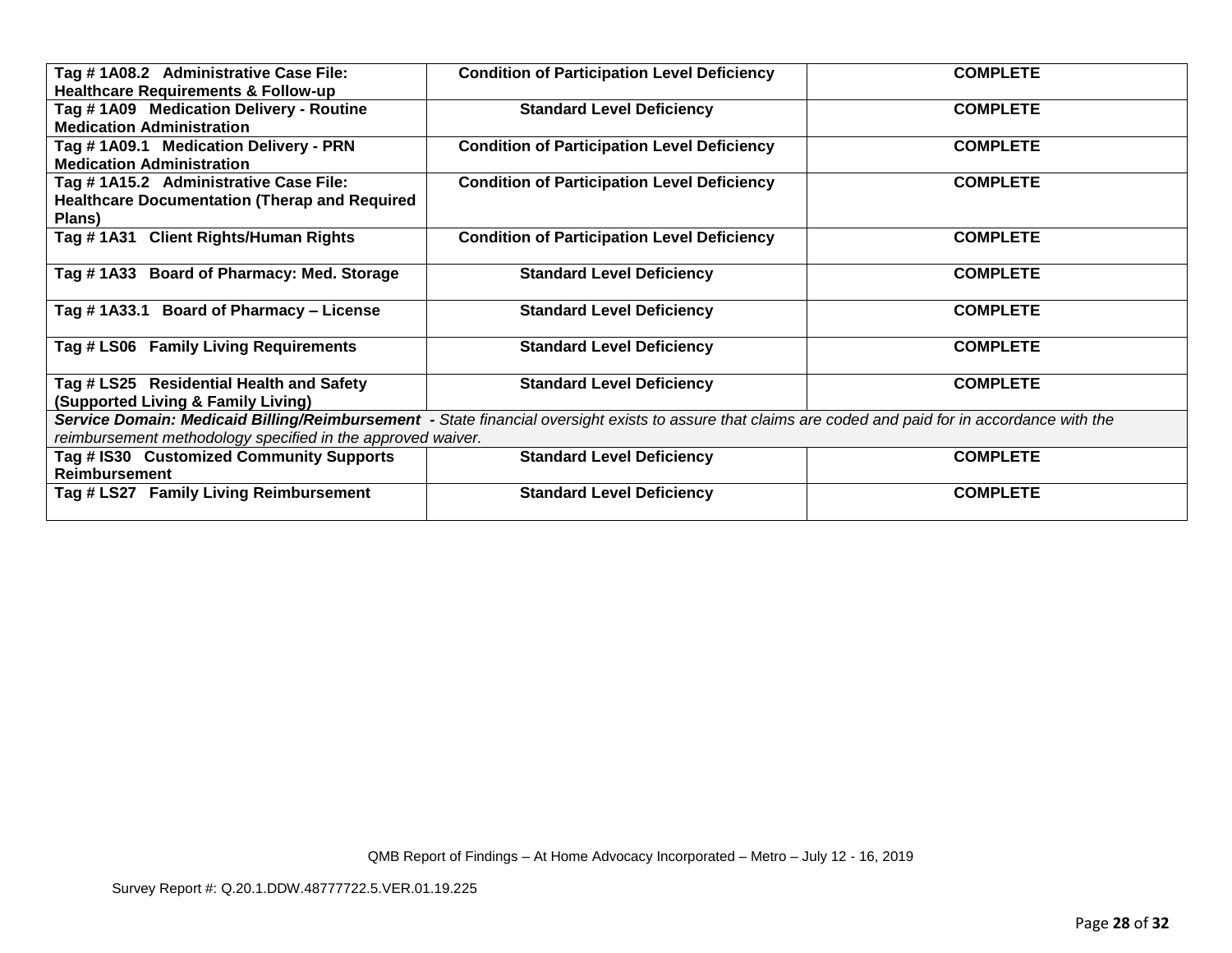|                                                                                                                                            | <b>Verification Survey Plan of Correction</b>                                                                                                                                                                                                                                                                                   |  |
|--------------------------------------------------------------------------------------------------------------------------------------------|---------------------------------------------------------------------------------------------------------------------------------------------------------------------------------------------------------------------------------------------------------------------------------------------------------------------------------|--|
| Tag #1A32 Administrative<br><b>Case File: Individual</b><br><b>Service Plan</b><br>Implementation                                          | Provider:<br>State your Plan of Correction for the deficiencies cited in this tag here (How is the deficiency<br>going to be corrected? This can be specific to each deficiency cited or if possible an overall correction?): $\rightarrow$                                                                                     |  |
|                                                                                                                                            | Provider:<br>Enter your ongoing Quality Assurance/Quality Improvement processes as it related to this<br>tag number here (What is going to be done? How many individuals is this going to affect? How often will<br>this be completed? Who is responsible? What steps will be taken if issues are found?): $\rightarrow$        |  |
| Tag #1A32.1<br><b>Administrative Case File:</b><br>Individual Service Plan<br><b>Implementation (Not</b><br><b>Completed at Frequency)</b> | Provider:<br>State your Plan of Correction for the deficiencies cited in this tag here (How is the deficiency<br>going to be corrected? This can be specific to each deficiency cited or if possible an overall correction?): $\rightarrow$                                                                                     |  |
|                                                                                                                                            | <b>Provider:</b><br>Enter your ongoing Quality Assurance/Quality Improvement processes as it related to this<br>tag number here (What is going to be done? How many individuals is this going to affect? How often will<br>this be completed? Who is responsible? What steps will be taken if issues are found?): $\rightarrow$ |  |
| Tag #1A38 Living Care<br><b>Arrangement / Community</b><br><b>Inclusion Reporting</b><br><b>Requirements</b>                               | Provider:<br>State your Plan of Correction for the deficiencies cited in this tag here (How is the deficiency<br>going to be corrected? This can be specific to each deficiency cited or if possible an overall correction?): $\rightarrow$                                                                                     |  |
|                                                                                                                                            | <b>Provider:</b><br>Enter your ongoing Quality Assurance/Quality Improvement processes as it related to this<br>tag number here (What is going to be done? How many individuals is this going to affect? How often will<br>this be completed? Who is responsible? What steps will be taken if issues are found?): $\rightarrow$ |  |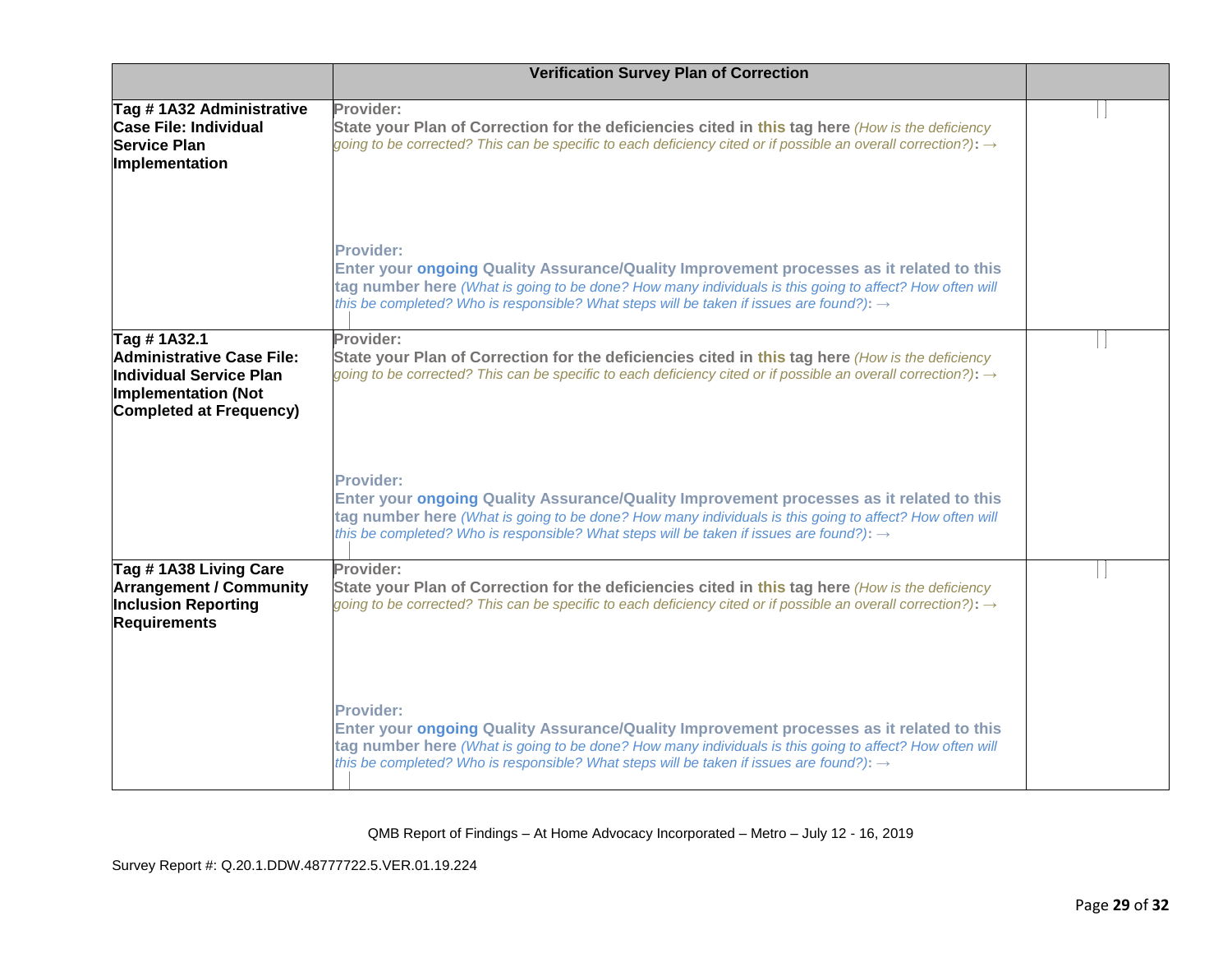| Tag #1A20 Direct Support<br><b>Personnel Training</b>                                 | Provider:<br>State your Plan of Correction for the deficiencies cited in this tag here (How is the deficiency<br>going to be corrected? This can be specific to each deficiency cited or if possible an overall correction?): $\rightarrow$                                                                                     |  |
|---------------------------------------------------------------------------------------|---------------------------------------------------------------------------------------------------------------------------------------------------------------------------------------------------------------------------------------------------------------------------------------------------------------------------------|--|
|                                                                                       | Provider:<br>Enter your ongoing Quality Assurance/Quality Improvement processes as it related to this<br>tag number here (What is going to be done? How many individuals is this going to affect? How often will<br>this be completed? Who is responsible? What steps will be taken if issues are found?): $\rightarrow$        |  |
| Tag # 1A43.1 General<br><b>Events Reporting -</b><br><b>Individual Reporting</b>      | Provider:<br>State your Plan of Correction for the deficiencies cited in this tag here (How is the deficiency<br>going to be corrected? This can be specific to each deficiency cited or if possible an overall correction?): $\rightarrow$                                                                                     |  |
|                                                                                       | <b>Provider:</b><br>Enter your ongoing Quality Assurance/Quality Improvement processes as it related to this<br>tag number here (What is going to be done? How many individuals is this going to affect? How often will<br>this be completed? Who is responsible? What steps will be taken if issues are found?): $\rightarrow$ |  |
| Tag #1A09.0 Medication<br><b>Delivery Routine</b><br><b>Medication Administration</b> | Provider:<br>State your Plan of Correction for the deficiencies cited in this tag here (How is the deficiency<br>going to be corrected? This can be specific to each deficiency cited or if possible an overall correction?): $\rightarrow$                                                                                     |  |
|                                                                                       | Provider:<br>Enter your ongoing Quality Assurance/Quality Improvement processes as it related to this<br>tag number here (What is going to be done? How many individuals is this going to affect? How often will<br>this be completed? Who is responsible? What steps will be taken if issues are found?): $\rightarrow$        |  |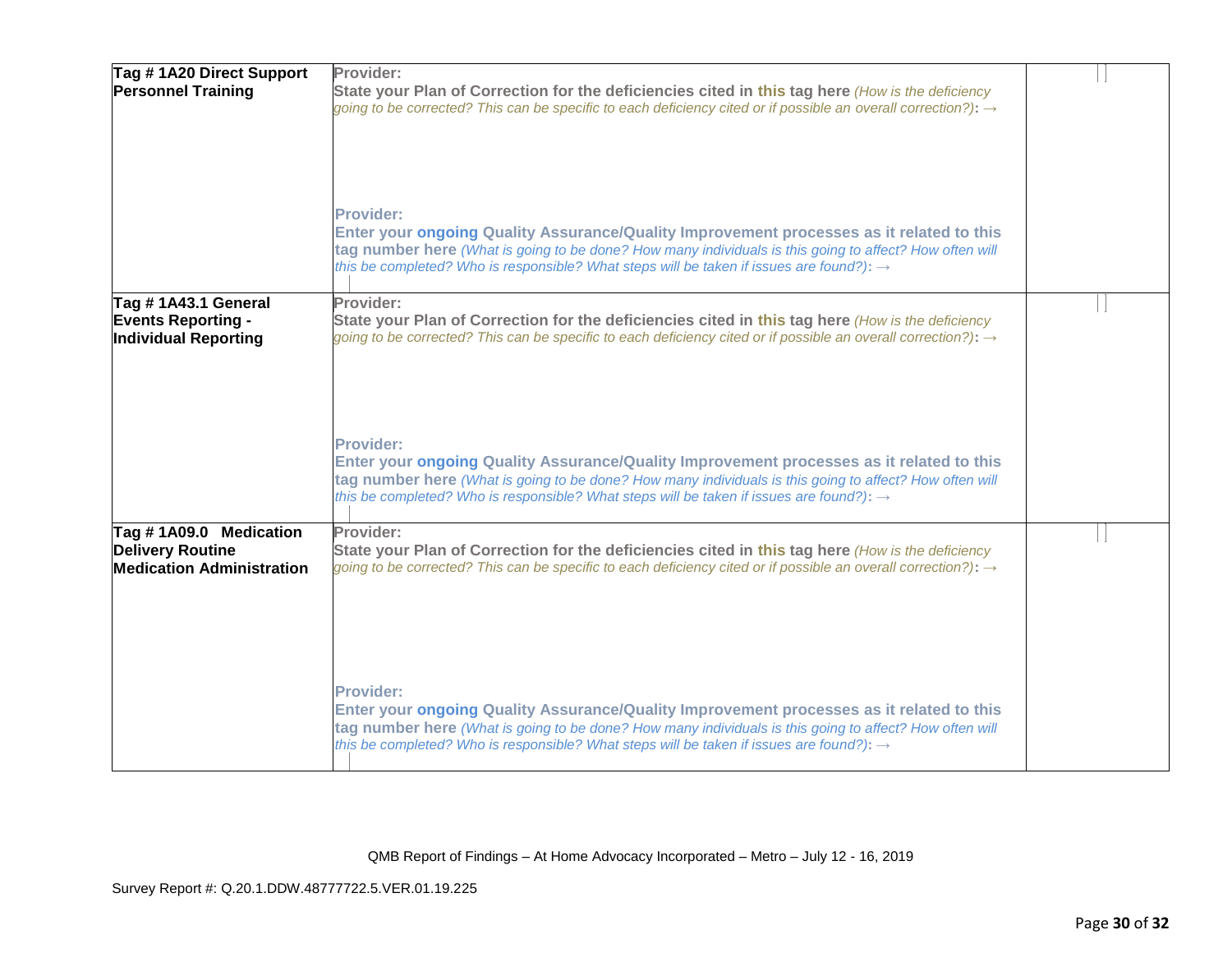MICHELLE LUJAN GRISHAM GOVERNOR



KATHYLEEN M. KUNKEL **CABINET SECRETARY** 

Date: September 5, 2019

| To:<br>Provider:<br>Address:<br>City, State, Zip:                | <b>Isaac Sandoval, Executive Director</b><br>At Home Advocacy Incorporated<br>3401 Candelaria Road NE, Suite A<br>Albuquerque, New Mexico 87107 |
|------------------------------------------------------------------|-------------------------------------------------------------------------------------------------------------------------------------------------|
| E-mail Address:                                                  | athomenm@gmail.com                                                                                                                              |
| Region:<br><b>Routine Survey:</b><br><b>Verification Survey:</b> | Metro<br>December 7 - 13, 2018<br>July 12 - 16, 2019                                                                                            |
| Program Surveyed:                                                | Developmental Disabilities Waiver                                                                                                               |
| Service Surveyed:                                                | 2012 & 2018: Family Living, Customized Community Supports                                                                                       |
| Survey Type:                                                     | Verification                                                                                                                                    |

# Dear Mr. Sandoval:

The Division of Health Improvement/Quality Management Bureau has received, reviewed and approved the supporting documents you submitted for your Plan of Correction. The documents you provided verified that all previously cited survey Deficiencies have been corrected.

# **The Plan of Correction process is now complete.**

# **Furthermore, your agency is now determined to be in Compliance with all Conditions of Participation.**

To maintain ongoing compliance with standards and regulations, continue to use the Quality Assurance (self-auditing) processes you described in your Plan of Correction.

Consistent use of these Quality Assurance processes will enable you to identify and promptly respond to problems, enhance your service delivery, and result in fewer deficiencies cited in future QMB surveys.

Thank you for your cooperation with the Plan of Correction process, for striving to come into compliance with standards and regulations, and for helping to provide the health, safety and personal growth of the people you serve.